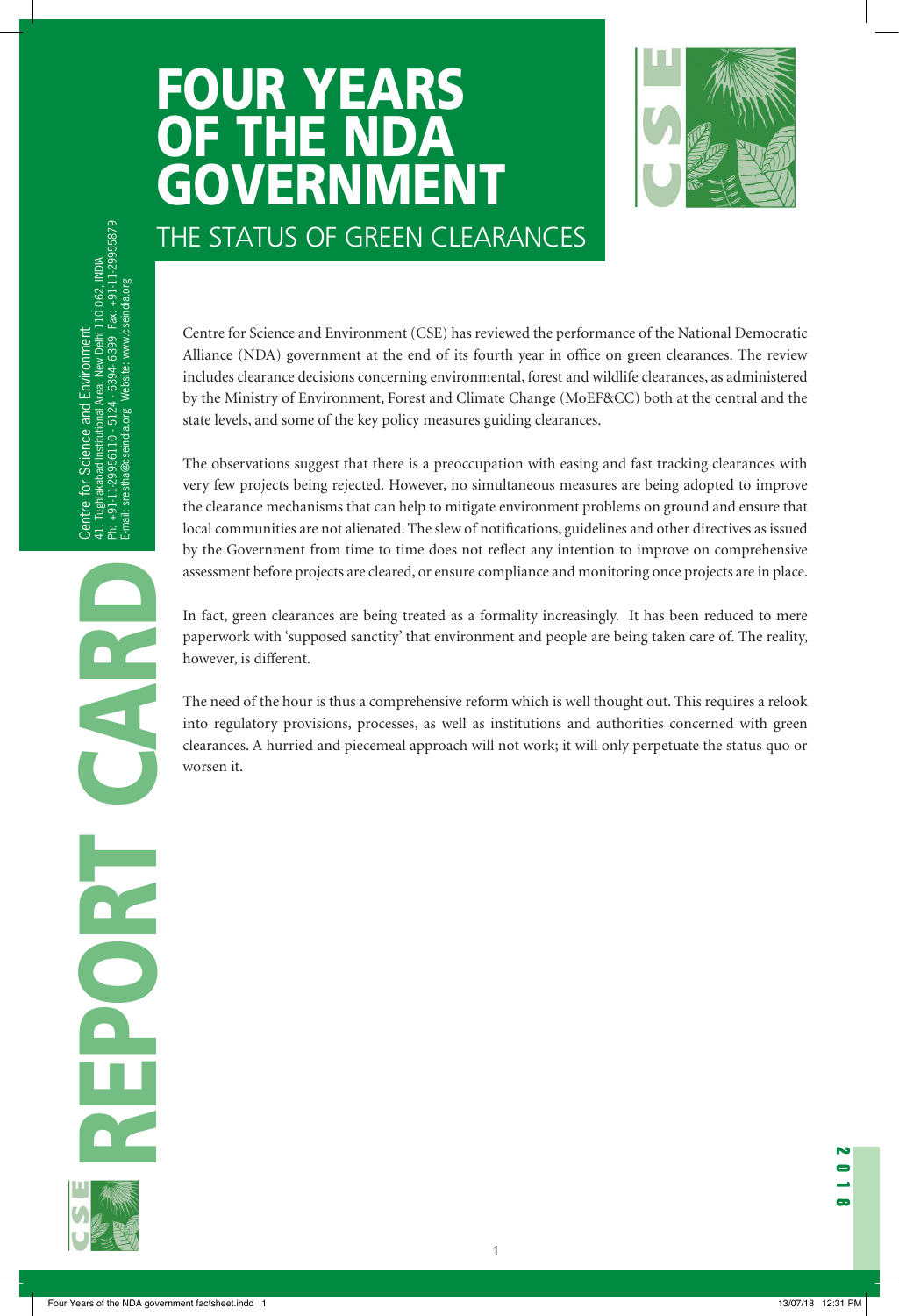# Environmental clearance

*The environmental clearance process is becoming more and more a formality, with the sole obligation of doing paperwork. The quality of assessment, compliance of clearance conditions and the involvement of the local community through public hearing are being further weakened to ease the clearance process*

The Environmental Impact Assessment (EIA) Notification (2006), as developed under the Environment (Protection) Act (1986), specifies the requirement for obtaining environmental clearance (EC) for various developmental projects. Depending on the spatial extent and potential impacts of proposed activities, they are broadly categorised into A and B. All category A projects are appraised by the expert appraisal committee (EAC) of the Ministry of Environment, Forest and Climate Change (MoEF&CC) at the centre and cleared by the Union environment ministry. Category B projects are cleared by state level authorities- state EAC (SEAC) and state environmental impact assessment authority (SEIAA). Besides, district-level authorities have been created through an amendment to the EIA Notification in January 2016, for dealing with ECs of small scale mining projects involving minor minerals.

#### **Key trends**

- In the past four years, the EC process has been streamlined for the convenience of the project proponents. But there has not been any improvement in the quality of assessment. The rate of rejection of projects remains very low and most projects were cleared.
- • Maximum number of clearances has been given to the mining and infrastructure projects.
- Compared to the second term of the United Progressive Alliance (UPA II), the National Democratic Alliance (NDA) government in its first four years has cleared less number of projects. But this is largely because of the slowdown in the economy and excess clearances granted during UPA II in sectors like the thermal power plants.
- Policy actions with respect to ECs have been focussed on easing the clearance process, guided by the vision of "ease of doing business". Key measures adopted include- decentralization of ECs, expediting the EIA process by developing standardized Terms of Reference (ToR), and relaxation of public hearing provisions.
- District-level clearance authorities have been created to deal with small-scale minor mineral mining projects following Court directions on observed irregularity in the sector.
- At the same time, the Government has gone ahead with regularizing EC and coastal regulation zone (CRZ) clearance violations allowing post-facto clearances; a perilous move that defy the objective of "prior" EC requirement under the EIA Notification.
- While clearance decisions have been decentralised, no measure has been taken to improve the quality of EIA or the assessment process, such as capacity building of concerned authroties or improving oversight of their decision-making.
- Also there is no improvement in post- clearance compliance and monitoring; equally poor is the availability of such reports in public domain.

#### **A. Environmental clearance facts for major development sectors**

#### **a. Decisions at the Centre level**

Going by the available data of the MoEF&CC (as reviewed periodically), in the past four years (June 2014 until May 2018), about 578 mining and industrial projects (combining new and expansion projects) have been granted EC. This includes coal and other non-coal minerals, thermal power plant, hydropower, iron and steel, and cement (*see Table 1: Environmental clearances granted to major sectors*).

2

REPORT CARD

Centre for Science and Environment

41, Tughlakabad Institutional Area, New Delhi 110 062, INDIA Ph: +91-11-29956110 - 5124 - 6394- 6399 Fax: +91-11-29955879

Centre for Science and Environment<br>41, Tughlakabad Institutional Area, New Delhi 110 062, INDIA<br>Ph: +91-11-29956110 - 5124 - 6394-6399 Fax: +91-11-29955879<br>E-mail: cse@cseindia.org Website: www.cseindia.org

E-mail: cse@cseindia.org Website: www.cseindia.org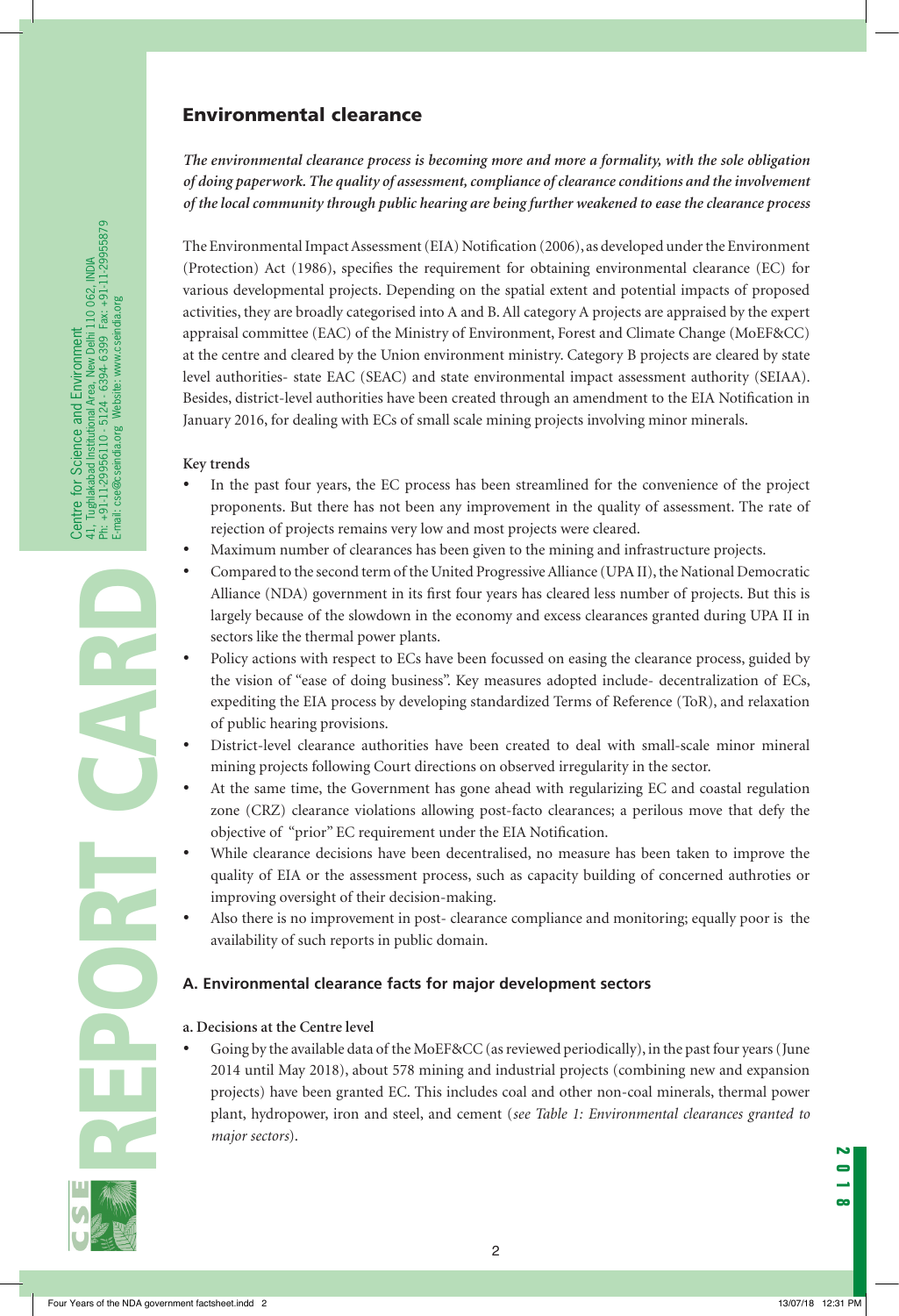| Table 1: Environmental clearances granted to major sector (June 2014 - May 2018) |  |  |  |  |  |  |
|----------------------------------------------------------------------------------|--|--|--|--|--|--|
|----------------------------------------------------------------------------------|--|--|--|--|--|--|

| <b>Sectors</b>        | <b>No. of projects</b> | <b>Capacity</b> | <b>Unit</b> |
|-----------------------|------------------------|-----------------|-------------|
| <b>Coal Mining</b>    | 96                     | 216.5           | <b>MTPA</b> |
| Iron Ore Mining       | 17                     | 44.5            | <b>MTPA</b> |
| Lime Stone Mining     | 63                     | 127.2           | <b>MTPA</b> |
| <b>Bauxite Mining</b> | 11                     | 10.8            | <b>MTPA</b> |
| Other Minerals*       | 236                    | 285.9           | <b>MTPA</b> |
| <b>Thermal Power</b>  | 35                     | 44,727          | <b>MW</b>   |
| Hydro                 | 11                     | 4,917           | <b>MW</b>   |
| Iron and Steel        | 70                     | 90              | <b>MTPA</b> |
| Cement                | 39                     | 109.2           | <b>MTPA</b> |

\*Includes sand, bajri, gravel, stone etc.

- Mining sector has been a key focus of ECs. For coal mining, 96 projects with a cumulative production capacity of about 216.5 million tonnes per annum (MTPA) were cleared. For noncoal mining, a total of 327 projects of about 468.5 MTPA were cleared. A majority of these involve mining of sand/bajri/gravel/stone etc.
- Another focus has been the infrastructure sector. About 520 infrastructure projects of various categories have been cleared, such as, industrial estates, buildings, roads (also connecting roads) and highways including projects in coastal areas.
- The rejection rate of clearances remains low. For example, among all proposals received by the Centre since July 2014, only about 10 per cent has been rejected.

## **Has the trend shifted in the past four years?**

When compared against the second term of the UPA Government, the average pace of clearance under NDA government remains comparable for most sectors, such as, mining (expect for other minerals that include sand, bajri, stone, granite, etc.), hydro power, iron and steel and cement (*See table 2*: *Trend in granting ECs for major sectors: NDA and table 3: Trend in granting ECs for major sectors: UPA II* ). However, there is significant difference in two sectors-

- For 'other minerals' ECs have increased very significantly as per available data. The average capacity granted per year has gone up by six times as compared to the UPA II.
- For thermal power the trend is the opposite. The average capacity cleared per year during the first four years of the NDA term is about one-third as compared to UPA II. It can be noted here that since June 2014, the Government has also placed more projects with state clearance authorities (depending on fuel mix).

## **Table 2: Trend in granting ECs for major sectors: NDA (June 2014- May 2018)** (*Yearly average has been calculated taking a period of 4 years)*

| <b>Sectors</b>        | <b>Total NDA</b>                          |                  | <b>Yearly average NDA</b> |                  |  |
|-----------------------|-------------------------------------------|------------------|---------------------------|------------------|--|
|                       | <b>No. of Projects</b><br><b>Capacity</b> |                  | <b>No. of Projects</b>    | <b>Capacity</b>  |  |
| Coal Mining           | 96                                        | 216.5 MTPA       | 24                        | <b>54.1 MTPA</b> |  |
| Iron Ore Mining       | 17                                        | 44.5 MTPA        | 4                         | <b>11.1 MTPA</b> |  |
| Lime Stone Mining     | 63                                        | 127.2 MTPA       | 16                        | 31.8 MTPA        |  |
| <b>Bauxite Mining</b> | 11                                        | <b>10.8 MTPA</b> | 3                         | 2.7 MTPA         |  |
| <b>Other Minerals</b> | 236                                       | 285.9 MTPA       | 59                        | 71.5 MTPA        |  |
| <b>Thermal Power</b>  | 35                                        | 44.727 MW        | 9                         | 11,182 MW        |  |
| Hydro                 | 11                                        | 4,917 MW         | 3                         | 1,229 MW         |  |
| Iron and Steel        | 70                                        | 90 MTPA          | 18                        | <b>22.5 MTPA</b> |  |
| Cement                | 39                                        | 109.2 MTPA       | 10                        | 27.3 MTPA        |  |

REPORT CARD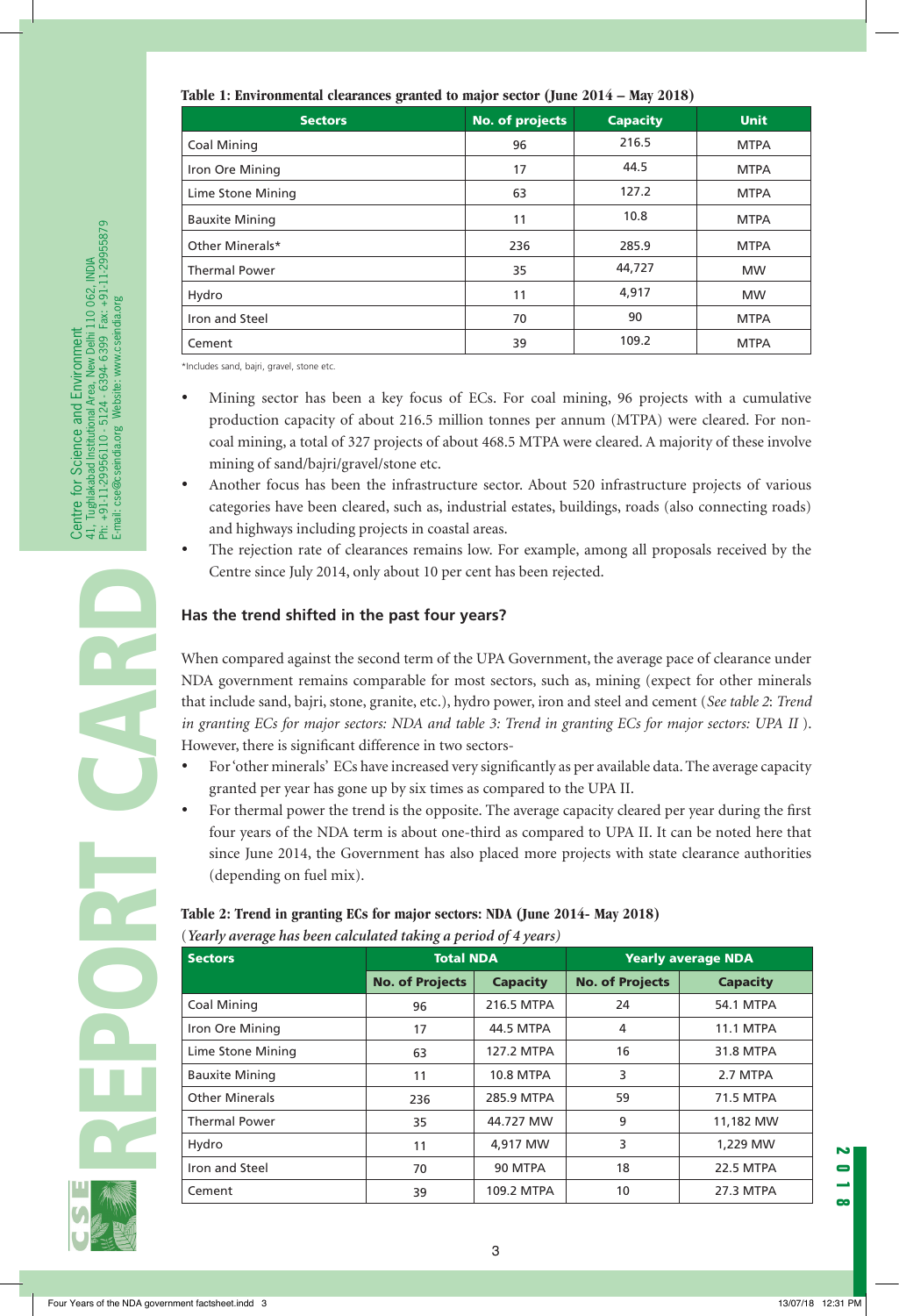| <b>Sectors</b>        | <b>Total UPA II</b> |                  | <b>Yearly average UPA II</b> |                  |  |  |
|-----------------------|---------------------|------------------|------------------------------|------------------|--|--|
|                       | No. of projects     | <b>Capacity</b>  | <b>No. of projects</b>       | <b>Capacity</b>  |  |  |
| <b>Coal Mining</b>    | 174                 | 387.3 MTPA       | 32                           | 71.7 MTPA        |  |  |
| Iron Ore Mining       | 77                  | 141.1 MTPA       | 14                           | 26.1 MTPA        |  |  |
| Limestone Mining      | 78                  | 64.3 MTPA        | 14                           | <b>11.9 MTPA</b> |  |  |
| <b>Bauxite Mining</b> | 16                  | <b>18.1 MTPA</b> | 3                            | 3.4 MTPA         |  |  |
| <b>Other Minerals</b> | 120                 | <b>61.6 MTPA</b> | 22                           | <b>11.4 MTPA</b> |  |  |
| <b>Thermal Power</b>  | 194                 | 169,532 MW       | 36                           | 31,395 MW        |  |  |
| <b>Hydro Power</b>    | 21                  | 8,311 MW         | 4                            | 1,539 MW         |  |  |
| Iron and Steel        | 195                 | 128.1 MTPA       | 36                           | 23.7 MTPA        |  |  |
| Cement                | 97                  | 192.9 MTPA       | 18                           | 35.7 MTPA        |  |  |

**Table 3: Trend in granting ECs for major sectors: UPA II (January 2009- May 2014)** (*Yearly average has been calculated taking a period of 5 years and 4 months)*

#### **b. Decisions at the state level**

- Going by the available EC data in the state portal of the MoEF&CC, it can be ascertained that the overall proportion of various development projects for which EC is denied is very low (*See figure 1: Proportion of rejection of clearances by SEACs and SEIAAs in various states*).
- At the level of SEAC, the proportion of projects not recommended by the authority varies between zero to five per cent in most states.
- The proportion of rejection is almost negligible, at SEIAA level. A comparison of projects that are recommended by SEAC and those cleared by SEIAAs for 14 states show that the rejection rate is zero to less than one per cent in five states, and between one to three per cent in six states (*See table 4: Trend in recommendation & approval of ECs by state level clearance authorities in various states*).
- With respect to ECs granted for various sectors, maximum number of clearances has been granted for two sectors- mining of minor minerals (such as sand, stone, gravel etc.) and various construction projects. An in-depth review of top five states (in terms of number of proposals received and EC decisions taken) clearly shows this trend *(See table 5: Sector-wise ECs in five top states).* The review is based on proposals submitted after July 2015, and as per available information in public domain.

## **Figure 1: Proportion of rejection of clearances by SEACs and SEIAAs in various states (for proposals submitted since July 2015)**



4

. Tughlakabad Institutional Area, New Delhi 110 O62, INDIA.<br>+91-11-29956110 - 5124 - 6394- 6399 Fax: +91-11-29955879<br>iali: cse@cseindia.org Website: www.cseindia.org Ph: +91-11-29956110 - 5124 - 6394- 6399 Fax: +91-11-29955879 41, Tughlakabad Institutional Area, New Delhi 110 062, INDIA E-mail: cse@cseindia.org Website: www.cseindia.org for Science and Environment Centre for Science and Environment Centre for Science an<br>41, Tughlakabad Institutiona<br>Ph: +91-11-29956110 - 512<br>E-mail: cse@cseindia.org W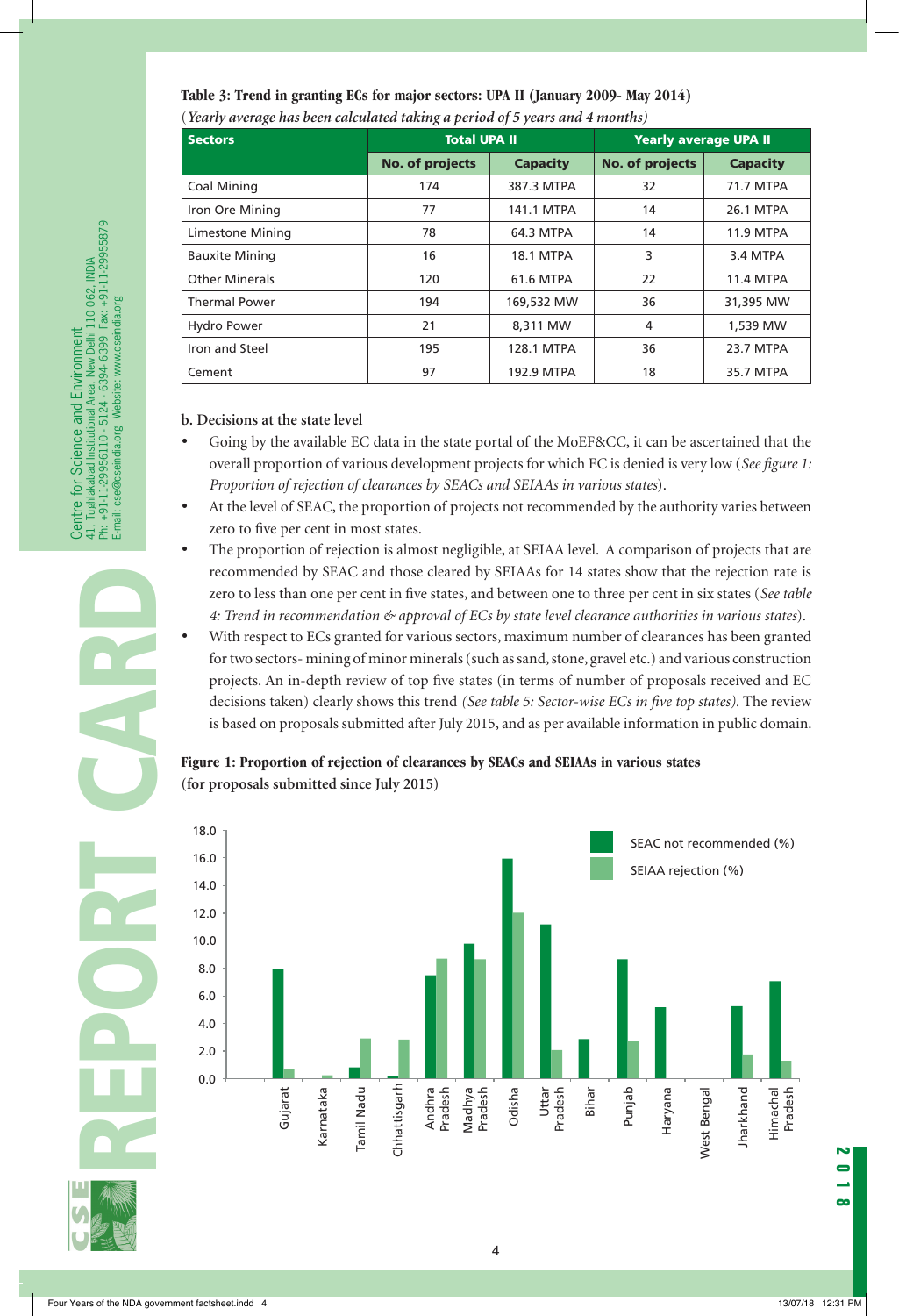- A key concern with SEIAAs/ SEACs is however, the quality of evaluation and their accountability. In most of the states reviewed, state-level authorities are looking at 50 to 60 project proposals in one meeting. At the same time there is no clear mechanism outlined to hold these authorities accountable for their decisions.
- On top of these, SEIAAs are also entrusted to ensure compliance with EC conditions for clearances granted at state level. Power has been delegated to the SEIAAs to issue show cause notice to project proponents in case of violations of EC conditions. But considering the lack of capacity at SEIAA, this is very difficult to implement.

## **Table 4: Trend in recommendation & approval of ECs by state-level clearance authorities in various states (for proposals submitted since July 2015)**

| <b>State</b>            | <b>Proposals</b><br>submitted | <b>Accepted</b><br>by SEAC* | <b>Recommended</b><br>by SEAC | <b>Decisions by SEIAA</b> |                |               |                 |  |
|-------------------------|-------------------------------|-----------------------------|-------------------------------|---------------------------|----------------|---------------|-----------------|--|
|                         |                               |                             |                               | <b>EC</b><br>granted      | Pen-<br>ding   | Reje-<br>cted | Deli-<br>sted** |  |
| Gujarat                 | 6,434                         | 2,754                       | 1,354                         | 1,132                     | 147            | 9             | 66              |  |
| Karnataka               | 1,907                         | 1,542                       | 1,518                         | 1,446                     | 62             | 4             | 6               |  |
| <b>Tamil Nadu</b>       | 1,773                         | 1,572                       | 1,403                         | 1,202                     | 160            | 41            | $\mathbf{0}$    |  |
| Chhattisgarh            | 686                           | 483                         | 459                           | 412                       | 34             | 13            | $\mathbf 0$     |  |
| Andhra Pradesh          | 972                           | 760                         | 655                           | 599                       | 9              | 57            | $\mathbf 0$     |  |
| Madhya Pradesh          | 2,470                         | 266                         | 231                           | 156                       | 35             | 20            | 20              |  |
| Odisha                  | 631                           | 232                         | 183                           | 130                       | 31             | 22            | $\mathbf 0$     |  |
| <b>Uttar Pradesh</b>    | 432                           | 304                         | 193                           | 146                       | 43             | 4             | $\mathbf 0$     |  |
| <b>Bihar</b>            | 395                           | 245                         | 146                           | 90                        | 56             | $\mathbf 0$   | $\mathbf 0$     |  |
| Punjab                  | 336                           | 127                         | 111                           | 101                       | $\overline{7}$ | 3             | $\mathbf 0$     |  |
| Haryana                 | 259                           | 193                         | 119                           | 77                        | 42             | $\mathbf{0}$  | 0               |  |
| West Bengal             | 197                           | 151                         | 101                           | 39                        | 62             | 0             | 0               |  |
| Jharkhand               | 156                           | 76                          | 57                            | 7                         | 49             | 1             | $\mathbf{0}$    |  |
| <b>Himachal Pradesh</b> | 114                           | 99                          | 77                            | 46                        | 30             | 1             | 0               |  |

\*The difference that exists between proposals initially submitted by project proponents and those taken up for review by SEACs, are the ones that have been sent back to the project proponents for reasons of incomplete information or are under review.

\*\*As per the EC manual of the MoEF&CC (2015), any project proponent may withdraw a proposal at any stage of the EC process before the TOR/EC letter is issued. For that, a request has to be made to the concerned authorities and after accepting the request, the proposal will be treated as withdrawn and noted to be delisted.

# **Table 5: Sector-wise ECs in five top states**

## **(January 2015- April 2018)**

| <b>Sectors</b>                                                                      |                          |                  | <b>State name</b> |                          |                     |
|-------------------------------------------------------------------------------------|--------------------------|------------------|-------------------|--------------------------|---------------------|
|                                                                                     | Gujarat                  | <b>Karnataka</b> | <b>Tamil Nadu</b> | <b>Andhra Pradesh</b>    | <b>Chhattisgarh</b> |
| Coal mining                                                                         | ۰                        |                  |                   | ۰                        | 4                   |
| Limestone mining                                                                    | 4                        | 7                | 5                 | 5                        | 43                  |
| <b>Bauxite mining</b>                                                               | 3                        |                  |                   | ٠                        |                     |
| Iron ore mining                                                                     | ۰                        |                  | $\blacksquare$    | $\overline{\phantom{0}}$ | 2                   |
| Other mining                                                                        | 613                      | 968              | 1,079             | 469                      | 315                 |
| Iron and steel                                                                      |                          |                  | 2                 | -                        | 9                   |
| Cement                                                                              | 2                        | 11               | 1                 | 7                        |                     |
| Thermal power                                                                       | 2                        | $\overline{2}$   |                   | ۰                        |                     |
| Hydropower                                                                          | $\overline{\phantom{a}}$ | 13               | $\blacksquare$    | $\overline{\phantom{0}}$ |                     |
| Other industrial                                                                    | 137                      | 33               | 8                 | 16                       | 26                  |
| Construction and<br>miscellaneous infrastructure<br>projects including in CRZ areas | 383                      | 422              | 110               | 98                       | 18                  |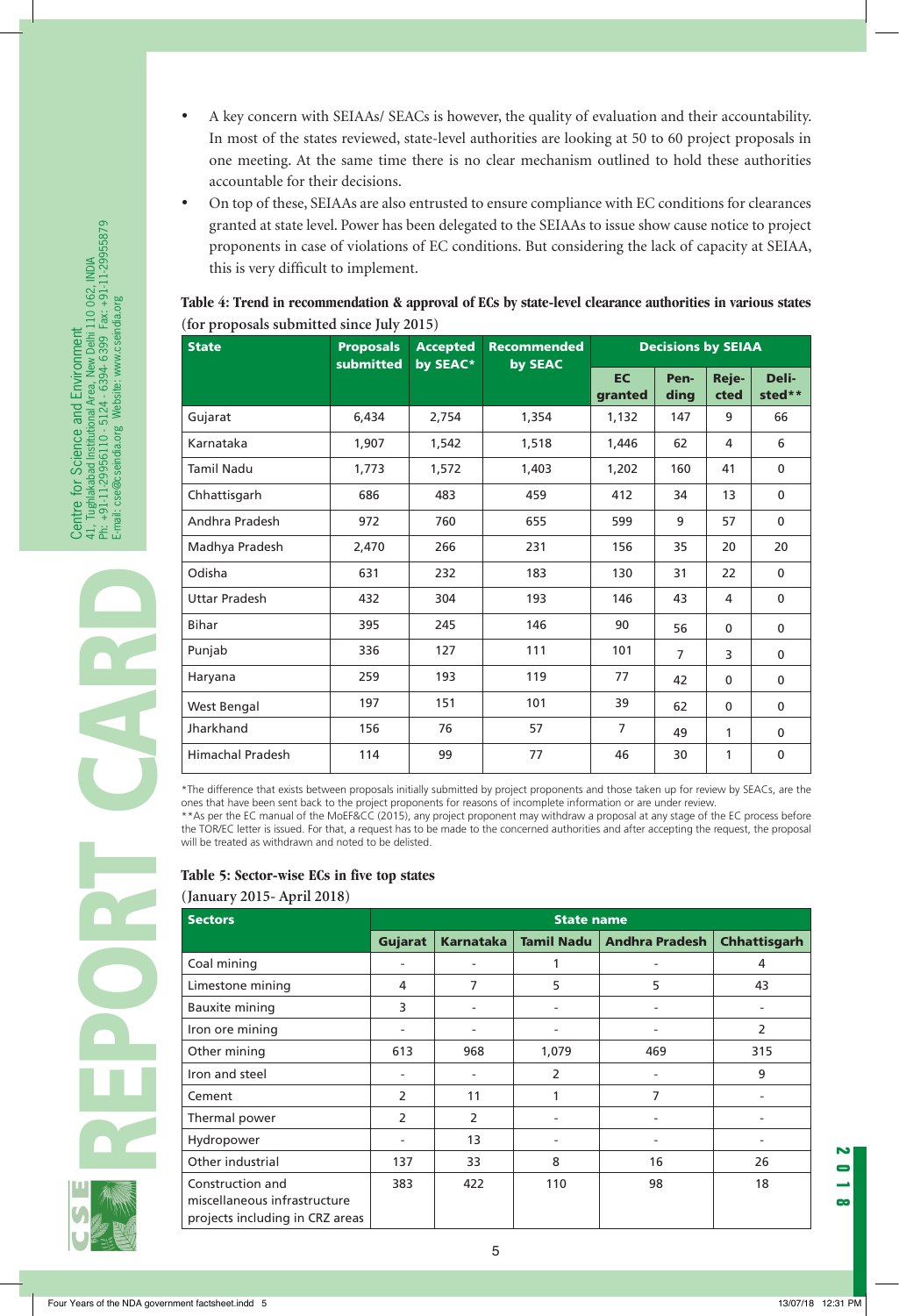## **B. Policy measures adopted to expedite and ease EC**

The MoEF&CC has proposed certain regulatory and policy changes with respect to EC to expedite the clearance process. This has been done primarily through the following three measures-

- a. Decentralization of ECs
- b. Expediting the EIA process by proposing standardized Terms of Reference (ToR)
- c. Easing public hearing requirements

#### **a. Decentralization of ECs**

The decentralization process has been particularly observed in two respects-

- More projects placed under ambit of state-level authorities
- • District level authorities created to deal with small-scale mining ECs

Over the years more development projects have been placed under the ambit of state authorities- SEACs and SEIAAs. This has been done by amending the EIA Notification from time to time and placing more projects under category B *(See table 6: Projects given to state-level authorities for EC since June 2014)*.

Simultaneously, district level authorities- District Environment Impact Assessment Authority (DEIAA) and District Expert Appraisal Committee (DEAC) - have been created to deal with ECs pertaining to small-scale mine leases. The EIA Notification amendment of January 15, 2016, made EC compulsory for mining of minor minerals in areas less than or equal to five hectares, which these authorities will clear. They have also been charged with ECs for clusters of small leases, where the cluster size is greater than five ha but less than 25 hectares, with no individual lease being more than five hectares*.*

But such decentralisation has not being accompanied by capacity enhancement of these state and district level agencies. The result is that the assessment process has remained weak.

#### **Table 6: Projects given to state-level authorities for EC since June 2014**

| <b>Date</b>         | <b>Sector</b>                       | <b>Project type</b>                                                                                                                                       |  |  |  |
|---------------------|-------------------------------------|-----------------------------------------------------------------------------------------------------------------------------------------------------------|--|--|--|
|                     |                                     | Projects greater than or equal to 50 MW but less than 500<br>MW capacity using coal, lignite, naptha and gas based fuel.                                  |  |  |  |
|                     | Thermal power                       | Projects greater than or equal to 5 MW, but less than 50<br>MW capacity, using all other fuels except biomass and<br>municipal solid non-hazardous waste. |  |  |  |
| June 25, 2014       |                                     | Projects between 15-20 MW capacity using municipal solid<br>non-hazardous waste as fuel                                                                   |  |  |  |
|                     |                                     | Projects equal to or more than 15 MW capacity using<br>biomass fuel.                                                                                      |  |  |  |
|                     | Irrigation/river<br>valley projects | Those with command area between 2,000 to 10,000 ha                                                                                                        |  |  |  |
| January 15, 2016    | Minor minerals                      | Greater than 5 ha and less than 25 ha; also cluster of mine<br>leases covering an area 25 ha or more with individual lease<br>size less than 50ha         |  |  |  |
| Dec 9, 2016         | <b>Building and</b><br>construction | Township and areas development projects with built up<br>areas between 1,50,000 to 3,00,000 sq.m. *                                                       |  |  |  |
| December 18, 2017** | Non-coal mining                     | Only projects with 100 ha or more of lease area will be<br>cleared by the Centre                                                                          |  |  |  |
|                     | Irrigation/river valley<br>projects | Those with CCA between 5,000 to 50,000 ha                                                                                                                 |  |  |  |

\* For projects between 2, 000 to 1,50,000 sq.m., ECs to be given in integrated manner with building permits.

\*\* Draft amendment to EIA Notification



**PCCC** 

Centre for Science and Environment

41, Tughlakabad Institutional Area, New Delhi 110 062, INDIA Ph: +91-11-29956110 - 5124 - 6394- 6399 Fax: +91-11-29955879

Centre for Science and Environment<br>41. Tughakabad Institutional Area, New Delhi 110 062, INDIA<br>Ph: +91-11-29956110 - 5124 - 6394-6399 Fax: +91-11-29955879<br>E-mail: cse@cseindia.org Website: www.cseindia.org

E-mail: cse@cseindia.org Website: www.cseindia.org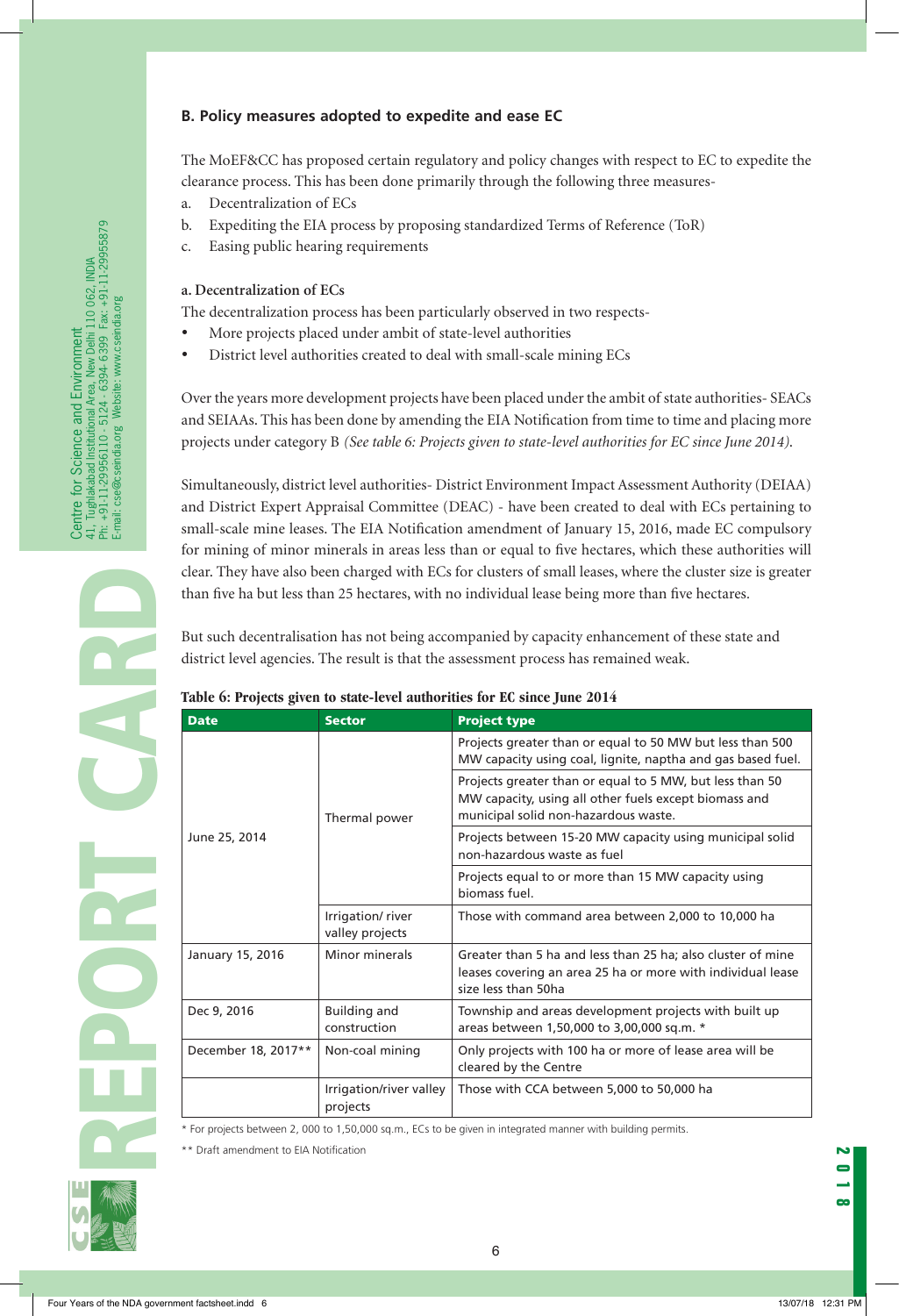- **b. Expediting the EIA process by proposing standardized Terms of Reference (ToR)**
- In April 2015, the MoEF&CC proposed standard ToRs for preparation of EIA reports or Environmental Management Plans (EMP) for projects that require EC.
- Standardized ToRs have been proposed for all the 39 sectors/activities listed in the Schedule to the EIA Notification, 2006. A prime reason for standardization remained "expediting the process of EC". Also this would help in "rationalizing the process of EC, remove arbitrariness and make the system transparent".
- The standard ToR guideline notes that the proponent can commence the EIA study after online registration based on such ToR. However, the EAC/ SEAC will have the right to stipulate additional project specific conditions within 30 days of the online registration 'considering' project's features.

While proposing sector-specific standard ToRs for preparation of EIA reports/ EMPs is a good move as this can reduce time, put fewer burdens on EAC/SEAC members and potentially minimize arbitrariness in the process, it falls short on certain accounts. A key factor is site visit by EAC/SEAC members. The standard ToRs do not require a site visit by the members to give specific recommendations before EIA can commence. This essentially means that the developer will choose the site, apply online and start the EIA. However, poor site selection has made projects extremely contentious in several cases after ECs were granted. This is because of pollution concerns as well as issues of livelihood loss. Examples include the Nagarjuna thermal power project in Sompeta district of Andhra Pradesh, the Nirma cement plant in Bhavnagar district of Gujarat, the Gare IV/6 coal mining project of Jindal group in Raigarh district of Chhattisgarh, the Lanjigarh bauxite mining of Vedanta in Kalahandi district of Odisha.

## **c. Dilution of public hearing requirement for coal mining to meet proposed increase in coal production**

The process of public consultation has been diluted in recent years particularly for coal mining projects through a series of 'notifications'. The process in fact started during UPA II, and was followed through in quick successions during NDA.

- Between 2012 and 2014, total five notifications were issued by Union environment ministry to do away with public hearing requirements for coal mine expansions of bigger and bigger capacities *(see Table 7: Public hearing exemptions for coal mining).*
- The impact of such easing is also reflected in the significantly higher proportion of ECs for expansion projects. A review of ECs for coal mining projects granted between 2015 and 2017 show that the number of expansion projects granted ECs are nearly four times that of green field projects.
- Besides these notifications, specific decisions have also been taken by the EAC to exempt public hearing. The reference is particularly the meeting held on July 25, 2017, when the EAC approved a proposal made by Coal India Limited (CIL) seeking exemption from public hearing for coal projects with a capacity expansion of 50 per cent. The EAC after deliberations exempted companies from doing so for capacity expansion up to 40 per cent. The exemption comes with conditions that this would be allowed in two to three phases.

However, as per the Government's own records, this has been a controversial proposal since the proposal first came in July 2015, and was discussed in a meeting held between the then Minister of environment and the Ministry of Coal. At that time CIL requested the Government to allow them to increase the production capacity by 50 per cent without doing public hearing to meet the government's coal production commitment of 908 million tonnes by 2019-2020. However, the EAC 'disapproved' such blanket permission when they considered the proposal on July 15, 2015, particularly over concerns of pollution and impact on livelihood of local communities. In February 2017, the Union coal ministry and environment ministry had a discussion once again and requested the EAC to re-consider the exemption. This time the EAC said that an exemption can be granted if certain conditions are met such as, air quality is within prescribed limits, minelease area does not expand, compliance of EC conditions is found to be satisfactory and other pollution abatement measures are followed. Finally, the EAC agreed to it in July, stipulating these conditions.

REPORT CARD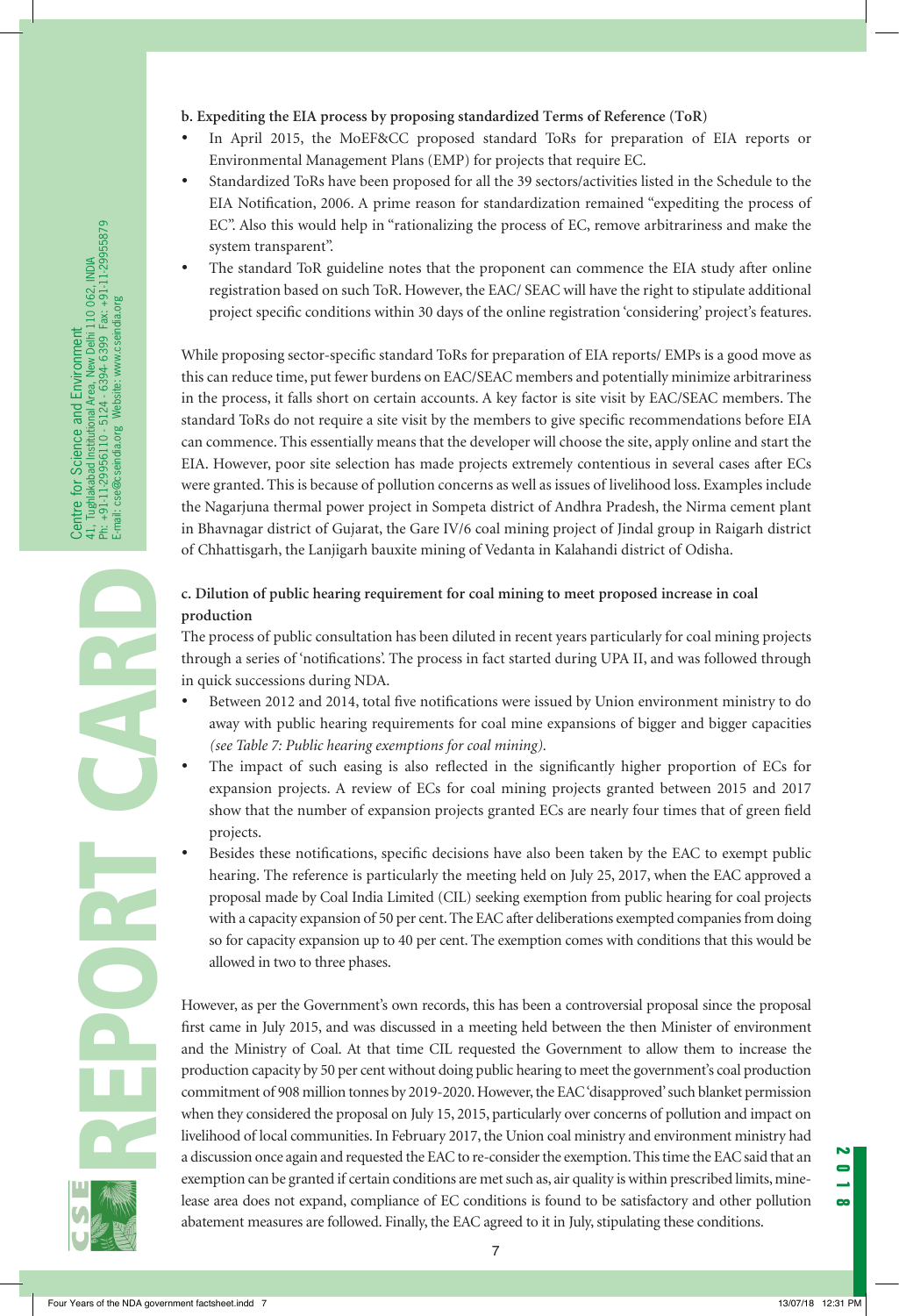#### **Table 7: Public hearing exemptions for coal mining**

|                   | <b>UPA II</b>                                                                                                                                                             |
|-------------------|---------------------------------------------------------------------------------------------------------------------------------------------------------------------------|
| <b>Date</b>       | <b>Public hearing exempted for</b>                                                                                                                                        |
| December 19, 2012 | Mines seeking one time capacity expansion of up to 25 per cent, with a ceiling<br>of 2 MTPA additional production                                                         |
| January 7, 2014   | Mines with up to 8 MTPA production capacity, seeking one time capacity<br>expansion up to 50 per cent (or incremental production of 1 MTPA, whichever<br>is more)         |
|                   | <b>NDA</b>                                                                                                                                                                |
| May 30, 2014      | Mines with production capacity over 8 MTPA and up to 16 MTPA, seeking one<br>time capacity expansion with production enhancement up to 4 MTPA                             |
| July 28, 2014     | Mines with production capacity more than 16 MTPA, seeking one time<br>capacity expansion with production enhancement up to 5 MTPA                                         |
| September 2, 2014 | Mines with production capacity more than 20 MTPA, seeking one time<br>capacity expansion with production enhancement up to 6 MTPA                                         |
| July 25, 2017     | The EAC in a meeting exempted companies from having to go through public<br>hearing for capacity expansion up to 40 per cent following a long-standing<br>proposal of CIL |

#### **C. Allowing post facto clearances**

One of the most damaging moves with respect to the integrity of the EC mechanism has been allowing post facto clearances to regularize clearance violations. Starting with ECs in March 2017, this has been extended to coastal regulation zone (CRZ) clearances as well.

#### **a. Regularizing EC violation cases**

- On March 14, 2017, MoEF&CC issued a notification, giving a six-month window to project proponents, who have been operating without obtaining a prior EC, to apply for the same. It was specified that all applications of EC (for the violation cases), irrespective of their size and capacity, will only be appraised at the central level by the respective sector-specific EAC and cleared at the Centre.
- This was allowed under the pretext of improving 'compliance'. The Union ministry at that time of issuing the notification said that it is "*necessary to bring such projects and activities in compliance with the environmental laws at the earliest point of time, rather than leaving them unregulated and unchecked, which will be more damaging to the environment*". Thus, it is "*essential*" to grant EC to these projects with adequate safeguards to make them compliant.
- • Within a year, the MoEF&CC issued another notification on March 8, 2018, **(a**mending the notification of March 14, 2017), to allow EC violation cases to be re-assessed and cleared at the state level too alongside the Centre, indicating the urgency of regularizing. This is also done at a time, when there is a clear concern of capacity of state-level authorities to appraise properly even the regular proposals coming to them.

#### **b. Regularizing CRZ clearance violation cases**

- On March 6, 2018, MoEF&CC issued a notification to regularize CRZ clearance violations as well. The notification says that, "*all activities, which are otherwise permissible under the provisions of this notification, but have commenced construction without prior clearance, would be considered for regularization".*
- These projects will only be considered by the MoEF&CC for regularization if applications are made within a specific time period (specified as June 30, 2018). The concerned Coastal Zone Management Authority will give specific recommendations regarding regularization of such proposals.

REPORT CARD

Centre for Science and Environment

41, Tughlakabad Institutional Area, New Delhi 110 062, INDIA Ph: +91-11-29956110 - 5124 - 6394- 6399 Fax: +91-11-29955879

Centre for Science and Environment<br>41, Tughlakabad Institutional Area, New Delhi 110 062, INDIA<br>Ph: +91-11-29956110 - 5124 - 6394-6399 Fax: +91-11-29955879<br>E-mail: cse@cseindia.org Website: www.cseindia.org

E-mail: cse@cseindia.org Website: www.cseindia.org

8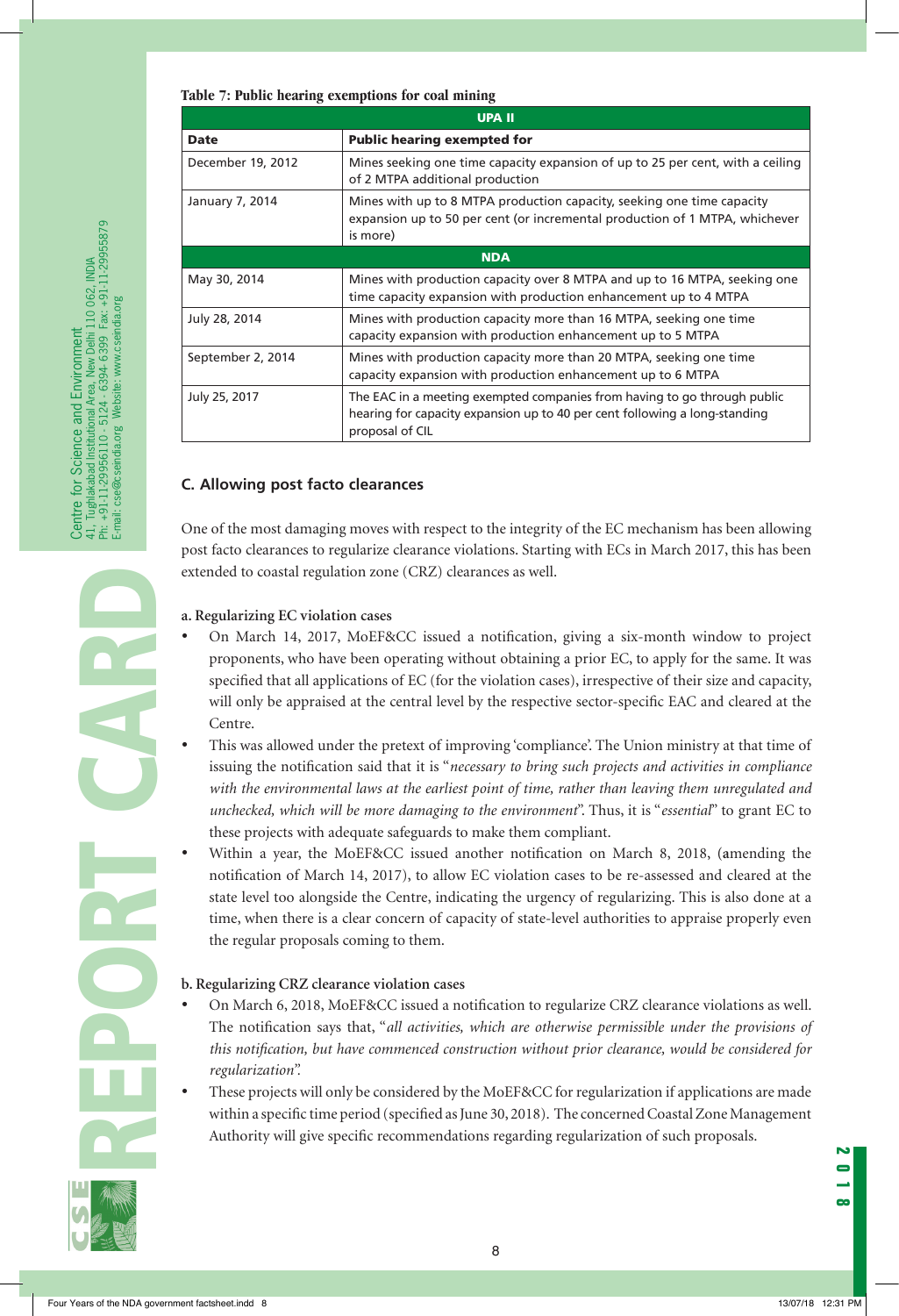#### **D. Poor compliance monitoring**

With no significant change in status quo on proportion of projects being cleared, along with regularization of EC violations, a prime concern is about post clearance compliance and monitoring. However, this is one of the weakest aspects.

The EC letters contain a lengthy set of conditions- general and specific- that are to be met once projects are cleared. The 10 regional offices of MoEF&CC are supposed to monitor thousands of such projects periodically to check compliance. However, the information on monitoring as available in public domain, suggests the following-

- A review of monitoring reports, as made available by the regional offices through the central portal of MoEF&CC shows that for projects granted EC since 2014 in major development sectors, there are barely any reports available *(See table 8: Sector-wise trend in uploading of monitoring reports by the regional offices of the MoEF&CC).*
- The situation is equally bad across all regional offices of the MoEF&CC.

In the absence of proper monitoring, the entire compliance system becomes reliant on periodic submission (required to be submitted every six months) of EC compliance reports by the project proponents. However, as per information available through central portal of MoEF&CC, the availability of such compliance reports is also grossly unsatisfactory *(See table 9: Sector-wise trend in uploading of compliance reports by the regional offices of the MoEF&CC)*.

For example, a review of reports for projects granted EC since June 2014 (cases taken into account include where at least one compliance report was submitted against a particular project), shows that-

- For many sectors, a large number of compliance reports are not available. For instance, for coal mining projects, while 96 projects have been cleared since June 2014, compliance reports are available only for about 50 per cent of projects. Similar is the case for all other sectors.
- What makes it worse is the poor capacity of regional offices of MoEF&CC to even check these compliance reports. On an average, there are six to seven officers to handle the various responsibilities of the regional offices. The compliance reports often go unverified and offenders never penalized.

| (for ECs granted since June, $2014$ ) | Table 8: Sector-wise trend in uploading of monitoring reports by the regional offices of the MoEF&CC |  |  |  |  |
|---------------------------------------|------------------------------------------------------------------------------------------------------|--|--|--|--|
|                                       |                                                                                                      |  |  |  |  |

| <b>Regional</b> |                | Number of reports as available for various sectors |                          |                              |                        |                         |                          |                             |              |
|-----------------|----------------|----------------------------------------------------|--------------------------|------------------------------|------------------------|-------------------------|--------------------------|-----------------------------|--------------|
| <b>offices</b>  | Coal<br>mining | Lime-<br>stone<br>mining                           | <b>Bauxite</b><br>mining | <b>Iron</b><br>ore<br>mining | <b>Other</b><br>mining | <b>Thermal</b><br>power | <b>Cement</b>            | <b>Iron</b><br>and<br>steel | <b>Hydro</b> |
| Bangalore       | ۰              | ٠                                                  | ۰                        | $\overline{\phantom{a}}$     | ۰                      | 1                       | $\overline{\phantom{a}}$ | 1                           |              |
| Bhopal          |                | ٠                                                  | ٠                        | $\overline{\phantom{a}}$     |                        | ۰                       | 1                        | ۰                           |              |
| Bhubaneshwer    | $\mathcal{P}$  | ۰                                                  | ۰                        | $\overline{\phantom{a}}$     |                        | ۰                       | $\blacksquare$           | ٠                           |              |
| Chandigarh      |                | ۰                                                  | ٠                        | $\overline{\phantom{a}}$     |                        | ۰                       | $\overline{\phantom{a}}$ | ۰                           |              |
| Chennai         | ۰              | $\overline{\phantom{a}}$                           | ۰                        | $\overline{\phantom{a}}$     | 3                      | ۰                       | $\overline{\phantom{a}}$ | 1                           |              |
| Dehradun        | ۰.             | ۰                                                  | ٠                        | $\overline{\phantom{a}}$     | 5                      | ۰                       | $\overline{2}$           | 1                           |              |
| Lucknow         | 1              | $\overline{\phantom{a}}$                           | ۰                        | $\overline{\phantom{a}}$     | -                      | ۰                       | 1                        | $\overline{\phantom{a}}$    |              |
| Nagpur          | 3              | $\overline{\phantom{a}}$                           | 1                        | $\overline{\phantom{a}}$     | ۰                      | ۰                       | $\overline{\phantom{a}}$ | $\overline{\phantom{a}}$    |              |
| Shillong        |                | 1                                                  | ۰                        | $\overline{\phantom{a}}$     | 1                      | ۰                       | $\overline{\phantom{a}}$ | ۰                           |              |
| Ranchi          | $\mathcal{P}$  |                                                    | ٠                        | $\overline{\phantom{a}}$     |                        | ۰                       | $\overline{\phantom{a}}$ | 1                           |              |
| <b>Total</b>    | 8              | 1                                                  | 1                        | $\bf{0}$                     | 9                      | 1                       | 4                        | 4                           | $\mathbf 0$  |

9



h.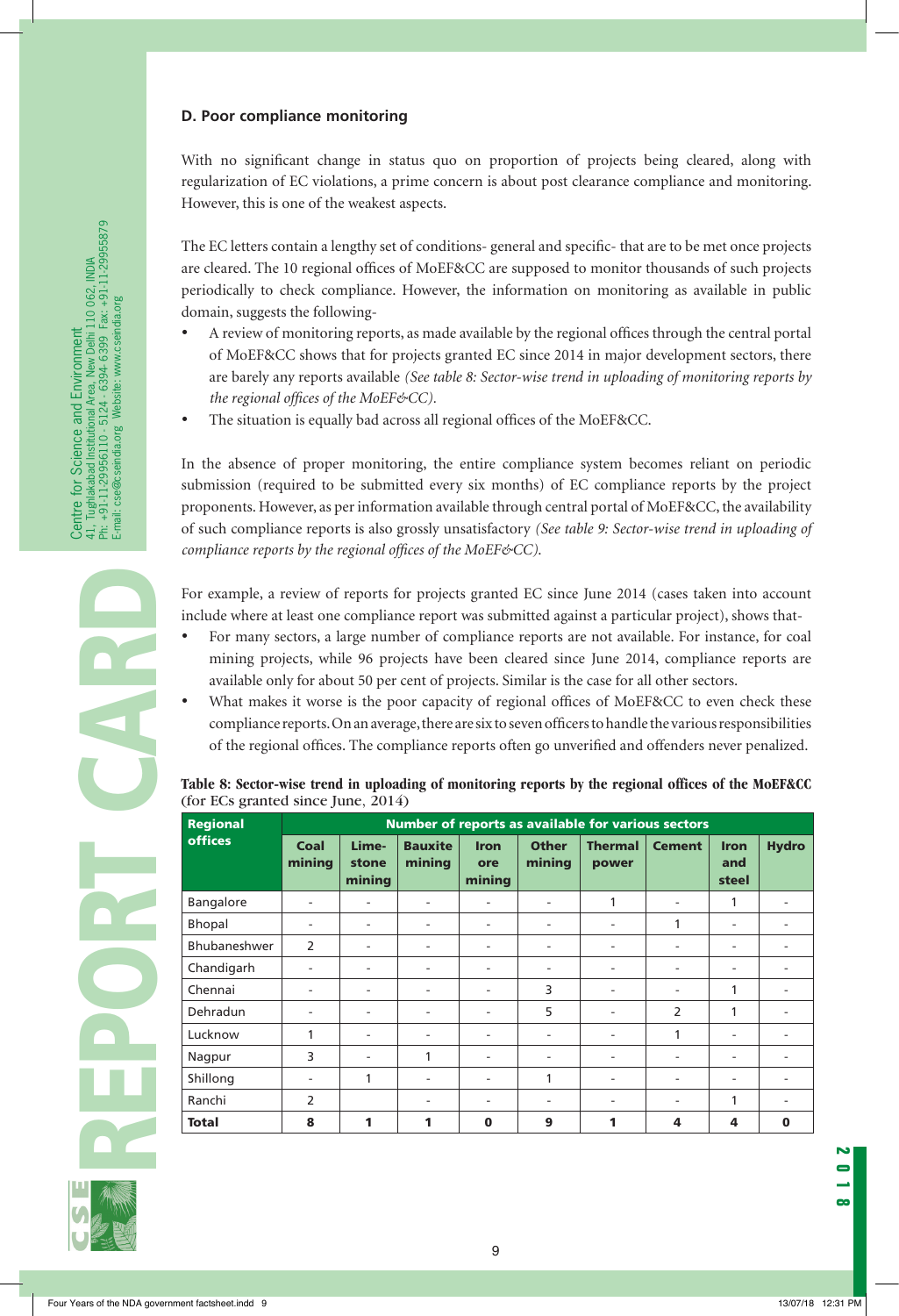**Table 9: Sector-wise trend in uploading of compliance reports by the regional offices of the MoEF&CC**  (for ECs granted since June, 2014)

| <b>Regional</b> | Number of projects against which compliance reports are available |                          |                          |                              |                        |                          |               |                             |                          |
|-----------------|-------------------------------------------------------------------|--------------------------|--------------------------|------------------------------|------------------------|--------------------------|---------------|-----------------------------|--------------------------|
| <b>offices</b>  | for various sectors                                               |                          |                          |                              |                        |                          |               |                             |                          |
|                 | Coal<br>mining                                                    | Lime-<br>stone<br>mining | <b>Bauxite</b><br>mining | <b>Iron</b><br>ore<br>mining | <b>Other</b><br>mining | <b>Thermal</b><br>power  | <b>Cement</b> | <b>Iron</b><br>and<br>steel | <b>Hydro</b>             |
| Bangalore       | $\blacksquare$                                                    | 1                        |                          |                              |                        | 3                        | 6             | 4                           | 1                        |
| Bhopal          | $\overline{2}$                                                    | 12                       | 2                        | ۰                            | 4                      | 4                        | ۰             | 3                           | ٠                        |
| Bhubaneshwer    | 18                                                                | 1                        | 2                        | 1                            | 11                     | 8                        |               | 16                          |                          |
| Chandigarh      | $\blacksquare$                                                    | $\overline{\phantom{a}}$ |                          | -                            | 2                      | $\overline{\phantom{a}}$ | ٠             | ٠                           | 2                        |
| Chennai         | $\overline{7}$                                                    | 13                       |                          | -                            | 5                      | 9                        | 12            | 3                           | $\overline{\phantom{a}}$ |
| Dehradun        | ٠                                                                 | 1                        |                          | Ξ.                           | 31                     | $\overline{a}$           | ۰             | 1                           | $\overline{2}$           |
| Lucknow         | 5                                                                 | 9                        |                          | ٠                            | 25                     | 6                        | 8             | ٠                           | ۰                        |
| Nagpur          | 6                                                                 | 5                        | 4                        | 4                            |                        | 3                        | 2             | 3                           | $\overline{\phantom{a}}$ |
| Shillong        | 1                                                                 | 4                        |                          | -                            | 3                      | $\overline{\phantom{a}}$ | 1             | ٠                           | 9                        |
| Ranchi          | $\overline{7}$                                                    | $\overline{\phantom{a}}$ | 2                        | 1                            | 8                      | 1                        | 5             | 4                           | ۰                        |
| <b>Total</b>    | 46                                                                | 46                       | 10                       | 6                            | 89                     | 34                       | 34            | 34                          | 14                       |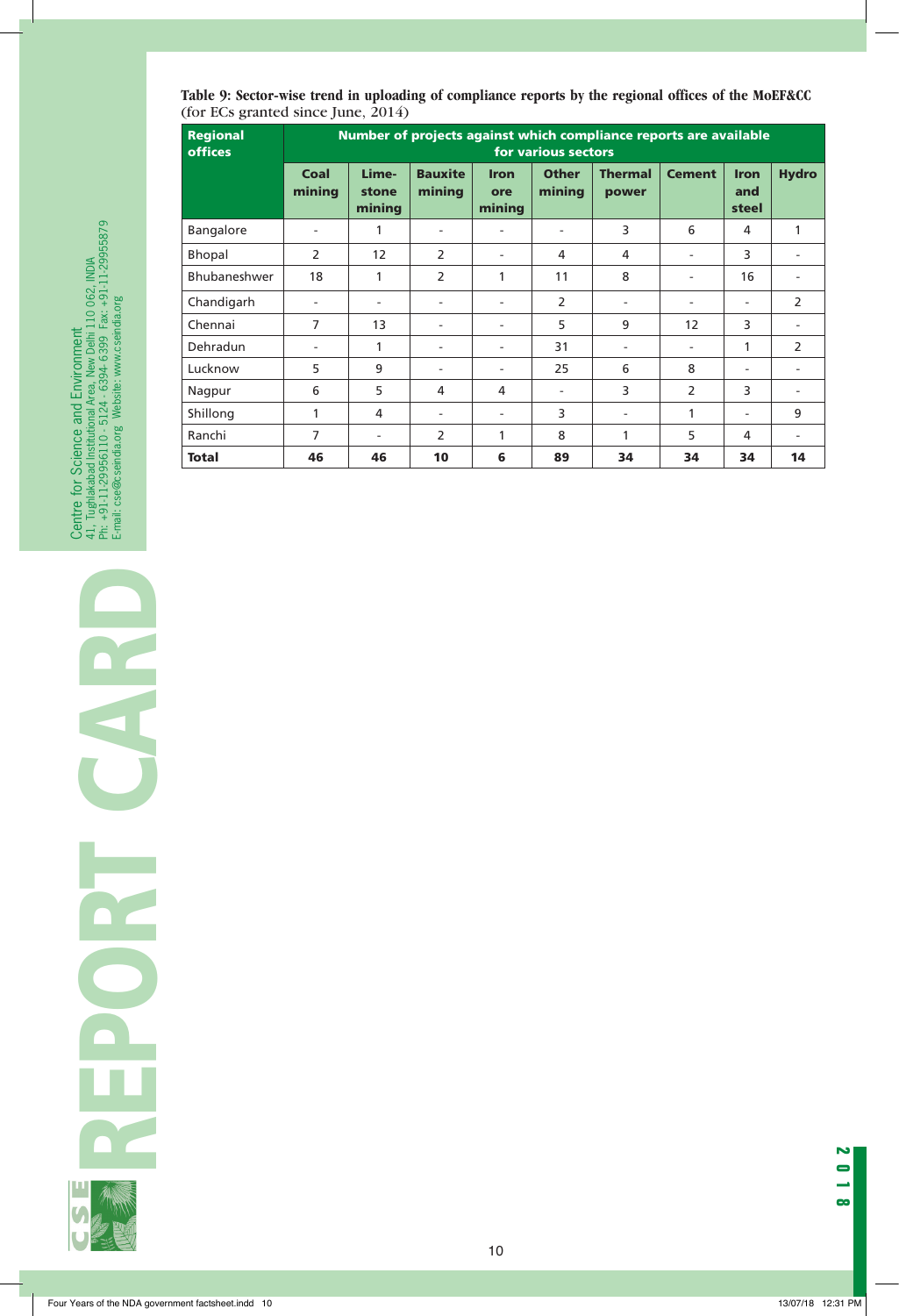## Forest clearance

*Forest clearances are being fast tracked with no simultaneous effort to improve the assessment process, ensure compliance of clearance conditions and forest rights, and build capacity and accountability of authorities for monitoring and enforcement* 

The Forest (Conservation) Act, 1980, restricts and regulates the diversion and use of forestland for non-forest purposes. It specifies the requirement of a forest clearance (FC), a two stage process, before such diversion can happen. In the first stage, a proposal is granted an "in principle" clearance, which comes with a set of compliance conditions. Among these, the most important ones are related to compensatory afforestation, payment of net present value (NPV) and settlement of forest rights. Based on the compliance of these conditions, as captured in a compliance report from the State government, the second stage clearance is granted.

Both the Central and regional offices of the MoEF&CC grant FCs depending on the nature of project and area of forestland diversion. Development projects requiring more than 40 ha forestland diversion, and all mining, hydropower and encroachment cases are cleared at the central level after being reviewed by the Forest Advisory Committee (FAC). Proposals involving less than 40 ha of forestland and all "linear" projects such as transmission lines, roads, railways, canals etc., are cleared at the regional level. The 10 regional offices of the MoEF&CC have Regional Empowered Committees (REC) to review these projects.

#### **Key Trends**

- Similar to the EC process, the FC process has also been streamlined for the convenience of the project proponent and to fast track clearances. But no measures have been taken to improve the assessment of proposals or monitoring of compliance conditions. The rate of rejection of projects also remains very low.
- There is no significant difference in the extent of forestland diverted between UPA II and the first four years of the NDA. However, there has been a deliberate push to ease clearances for certain sectors such as roads, railways and transmission lines, which are considered as linear projects. This has been done through 'decentralization', allowing all such projects to be cleared by the regional offices of MoEF&CC.
- In the last four years, the largest extent of forestland has been diverted for such linear projects and mining.
- Policy actions with respect to FCs have been primarily guided by the need to 'fast track' the process. This has been done by adopting measures such as decentralization of FCs, diluting project assessment such as by delinking FCs from wild life clearance, providing flexibility in compliance, and easing the requirements for compensatory afforestation.
- There has been no comprehensive approach to improve the FC process which is the need of the hour. The Government's approach to deal with FC matters is completely 'piecemeal' which is evident from the large number of guidelines, clarifications, notifications (at least 100), issued during the last four years. These in fact create more confusion than bringing in clarity in governance mechanisms.
- There has been no improvement in monitoring of post-clearance compliance conditions; no monitoring report is available in public domain.

#### **A. Forest clearance facts for major development sectors**

As per information available in public domain, in the past four years (June 2014 until May 2018), the MoEF&CC has allowed about 124,788 hectares (ha) of forestland diversion including in-principle (Stage I) and final (Stage II) clearances. This involves 6,060 projects of various development sectors *(See table 10: Forest clearances granted to major sectors).*

REPORT CARD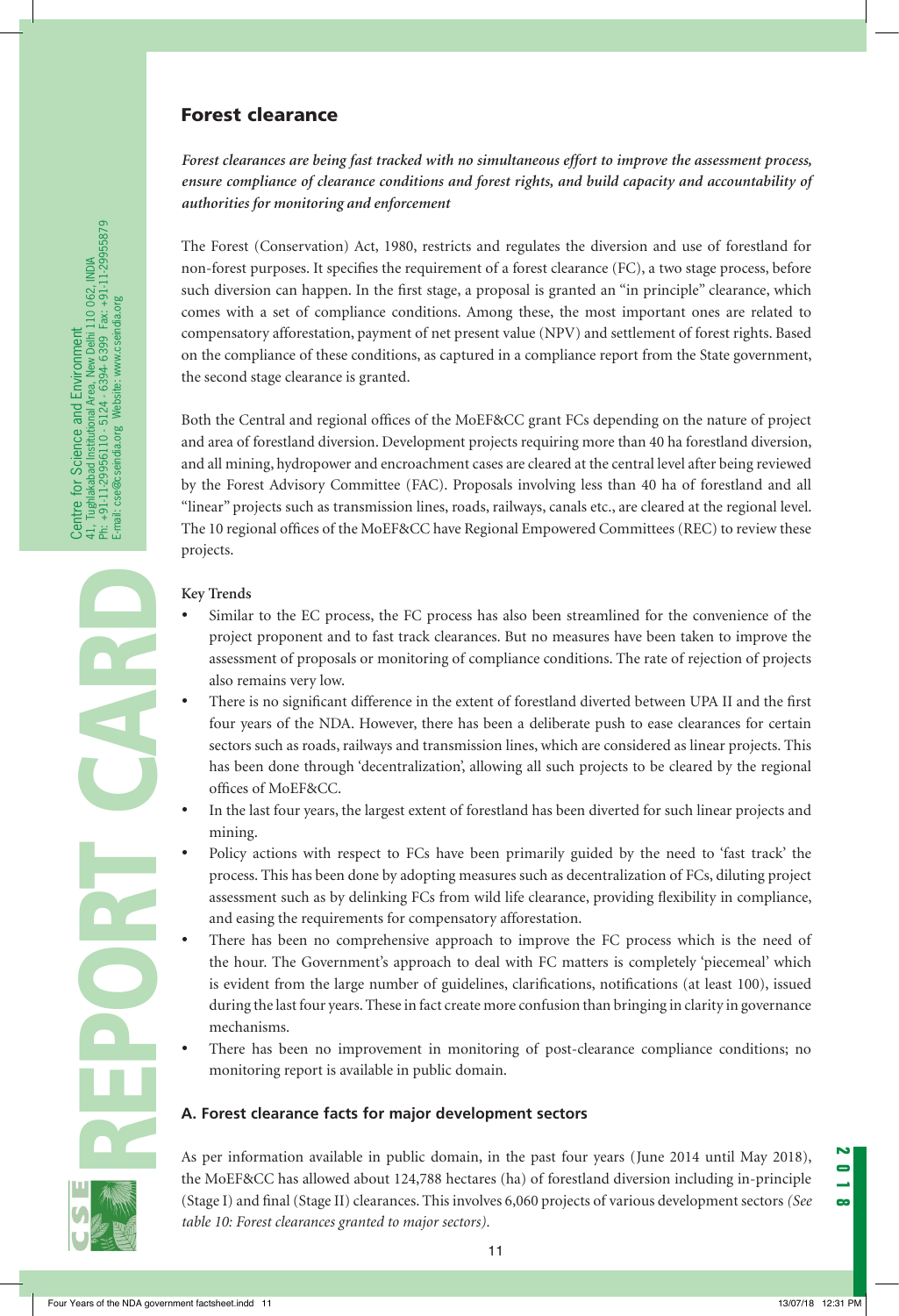| <b>Sectors</b>           | No. of            | <b>Land</b> | No. of         | Land      | <b>Total no. of</b> | <b>Total</b> |
|--------------------------|-------------------|-------------|----------------|-----------|---------------------|--------------|
|                          | <b>clearances</b> | diverted    | clearances -   | diverted  | <b>clearances</b>   | <b>Land</b>  |
|                          | - Stage II        | (ha)        | <b>Stage I</b> | (ha)      | $(Stage 1 +$        | diverted     |
|                          |                   |             |                |           | <b>Stage II)</b>    | (ha)         |
| Mining                   | 110               | 17,034.64   | 86             | 12,356.2  | 196                 | 29,390.89    |
| Irrigation               | 90                | 12,023      | 126            | 15,197.96 | 216                 | 27,220.77    |
| Road                     | 684               | 6,166.80    | 1,329          | 11,264.31 | 2,013               | 17,431.1     |
| <b>Transmission line</b> | 255               | 4,109.08    | 289            | 5,056.70  | 544                 | 9,165.78     |
| Railway                  | 52                | 1,847.8     | 54             | 2,335.2   | 106                 | 4,183.0      |
| Defense                  | 8                 | 4,078.03    | 13             | 4,116.89  | 21                  | 8,194.93     |
| Hydropower               | 20                | 531.86      | 34             | 5,830.17  | 54                  | 6,362.02     |
| Thermal power            | 8                 | 4,857.47    | 5              | 183.81    | 13                  | 5,041.3      |
| <b>Forest Village</b>    | 12                | 1,775.24    | 4              | 405.70    | 16                  | 2,180.9      |
| Conversion               |                   |             |                |           |                     |              |
| Industry                 | 62                | 102.04      | 23             | 1,748.37  | 85                  | 1,850.41     |
| Borehole prospecting     | 4                 | 197.26      | 23             | 1,591.54  | 27                  | 1,788.80     |
| Wind power               | 9                 | 334.58      | 16             | 859.10    | 25                  | 1,194        |
| Drinking water           | 34                | 117.83      | 178            | 564.88    | 212                 | 682.71       |
| Rehabilitation           | 3                 | 542.6       | 4              | 30.32     | $\overline{7}$      | 572.91       |
| School                   | 21                | 15.11       | 21             | 59.08     | 42                  | 74.20        |
| Quarrying                | $\overline{7}$    | 22.56       | 10             | 33.64     | 17                  | 56.20        |
| Village electricity      | 5                 | 0.39        | 43             | 50.51     | 48                  | 50.89        |
| Dispensary/hospital      | 8                 | 42.24       | 3              | 2.01      | 11                  | 44.24        |
| Approach access          | 15                | 0.55        | 10             | 0.95      | 25                  | 1.50         |
| Others                   | 1,068             | 4,392.8     | 1,314          | 4,908.68  | 2,382               | 9,301.51     |
| <b>TOTAL</b>             | 2,475             | 58,192      | 3,585          | 66,596    | 6,060               | 124,788      |

#### **Table 10: Forest clearances granted to major sectors (June 2014 till May 2018)**

- Mining and linear projects (road, transmission line and railways) account for the highest share of forestland diversion, about 25 per cent each. This is followed by irrigation projects accounting for about 22 per cent *(See figure 2: Sector-wise forest land diversion since June 2014)*.
- Most of the forestland diversion has happened in the state of Madhya Pradesh accounting for nearly 21.8 per cent of the total land diverted. This is followed by Odisha (11.9 per cent), Telangana (11.6 per cent) and Chhattisgarh (6.7 per cent), all of which also have mines in forested areas *(See figure 3: State-wise forest land diversion since June 2014)*.
- While, not significant in terms of area diverted, small roads projects and mining and quarrying projects in small lease areas account for a very significant number of FCs. For example, in just two states Haryana and Punjab, more than 2,340 projects have been given a FC for such activities. These typically involve small patches of forestland, even less than one hectare. These in fact account for more than 38 per cent of the total projects cleared.





REPORT CARD

Centre for Science and Environment

41, Tughlakabad Institutional Area, New Delhi 110 062, INDIA Ph: +91-11-29956110 - 5124 - 6394- 6399 Fax: +91-11-29955879

Centre for Science and Environment<br>41, Tughlakabad Institutional Area, New Delhi 110 062, INDIA<br>Ph: +91-11-29956110 - 5124 - 6394-6399 Fax: +91-11-29955879<br>E-mail: cse@cseindia.org Website: www.cseindia.org

E-mail: cse@cseindia.org Website: www.cseindia.org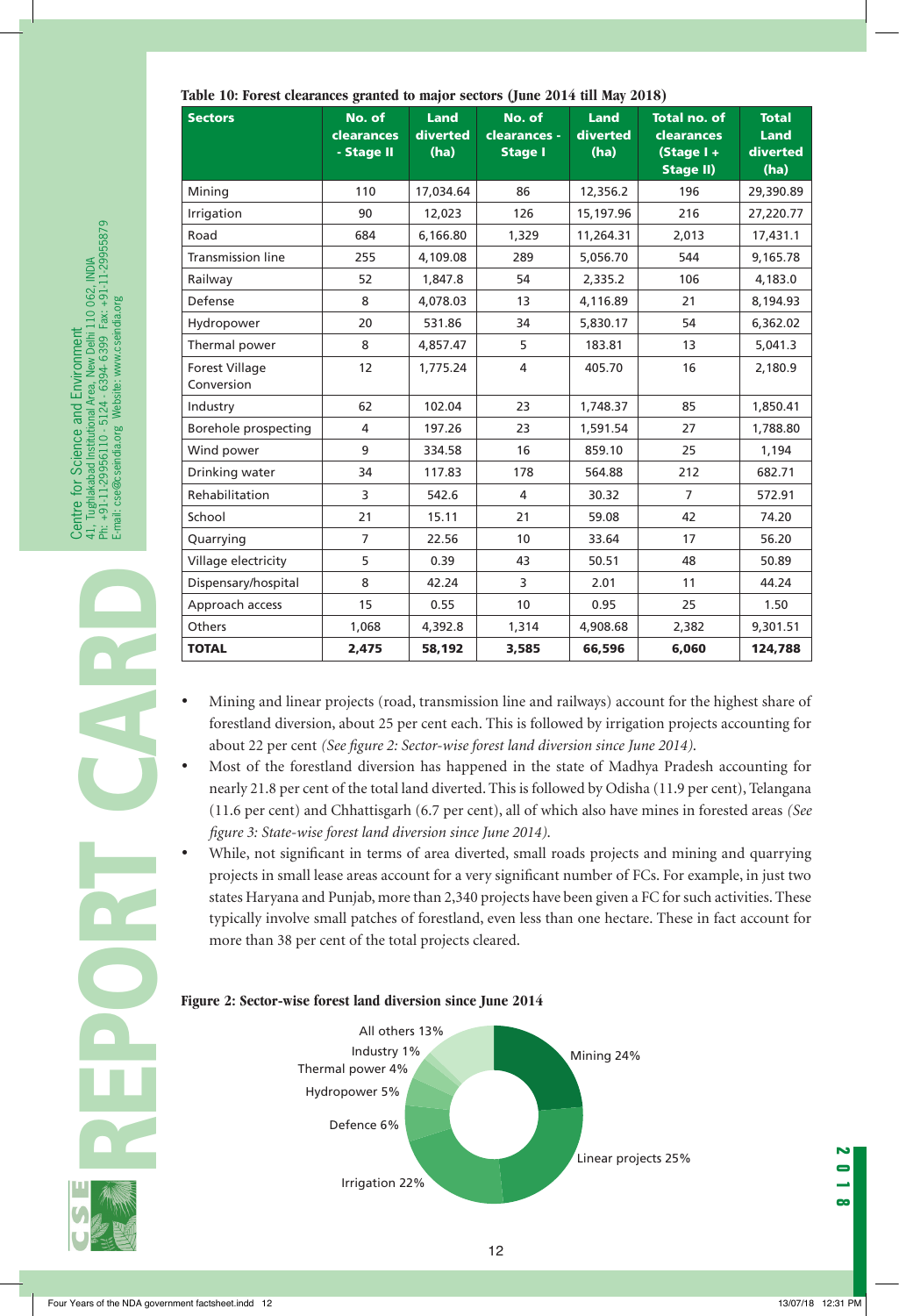



## **Has the trend shifted in the past four years?**

In terms of forest land diversion, the current government has not shown any significant departure from its predecessor. This is evident from the comparison of FCs considering the second term of the UPA government and the past four years of NDA.

- If the yearly average of forest land diversion is considered, under UPA II, on an average 41,248 ha of forestland has been diverted per year (considering an assessment period over five year). For NDA, the average rate of diversion per year (over the last four years) is 31,197 ha (*see Figure 4: Forestland diversion: UPA II vs. NDA*).
- However, it is to be noted, that the 10,000 ha difference in yearly average is largely influenced by the 2009 figures under UPA. While 94,728 ha of forestland was diverted that year, nearly 70 per cent of this is for delisting of cultivated land from forest reserves in Punjab. In fact, if we remove this one factor from the 2009 figures, the forestland diversion under the two governments has been more or less the same.
- The sector-wise comparison of FCs as granted under UPA II and NDA in fact brings out that except for mining sector, in all other cases either the pace of clearances has increased or remained comparable *(See table 11: Sector-wise comparison of FCs between NDA and UPA II).*

**2018**



REPORT CARD

Centre for Science and Environment

41, Tughlakabad Institutional Area, New Delhi 110 062, INDIA Ph: +91-11-29956110 - 5124 - 6394- 6399 Fax: +91-11-29955879

Centre for<br>41, Tughlakab<br>Ph: +91-11-29<br>E-mail: cse@c

ntre for Science and Environment<br>Tughakabad Institutional Area, New Delhi 110 062, INDIA<br>+91-11-29956110 - 5124 - 6394 6399 Fax: +91-11-29955879<br>ail: cse@cseindia.org Website: www.cseindia.org

E-mail: cse@cseindia.org Website: www.cseindia.org

www.cseindia.org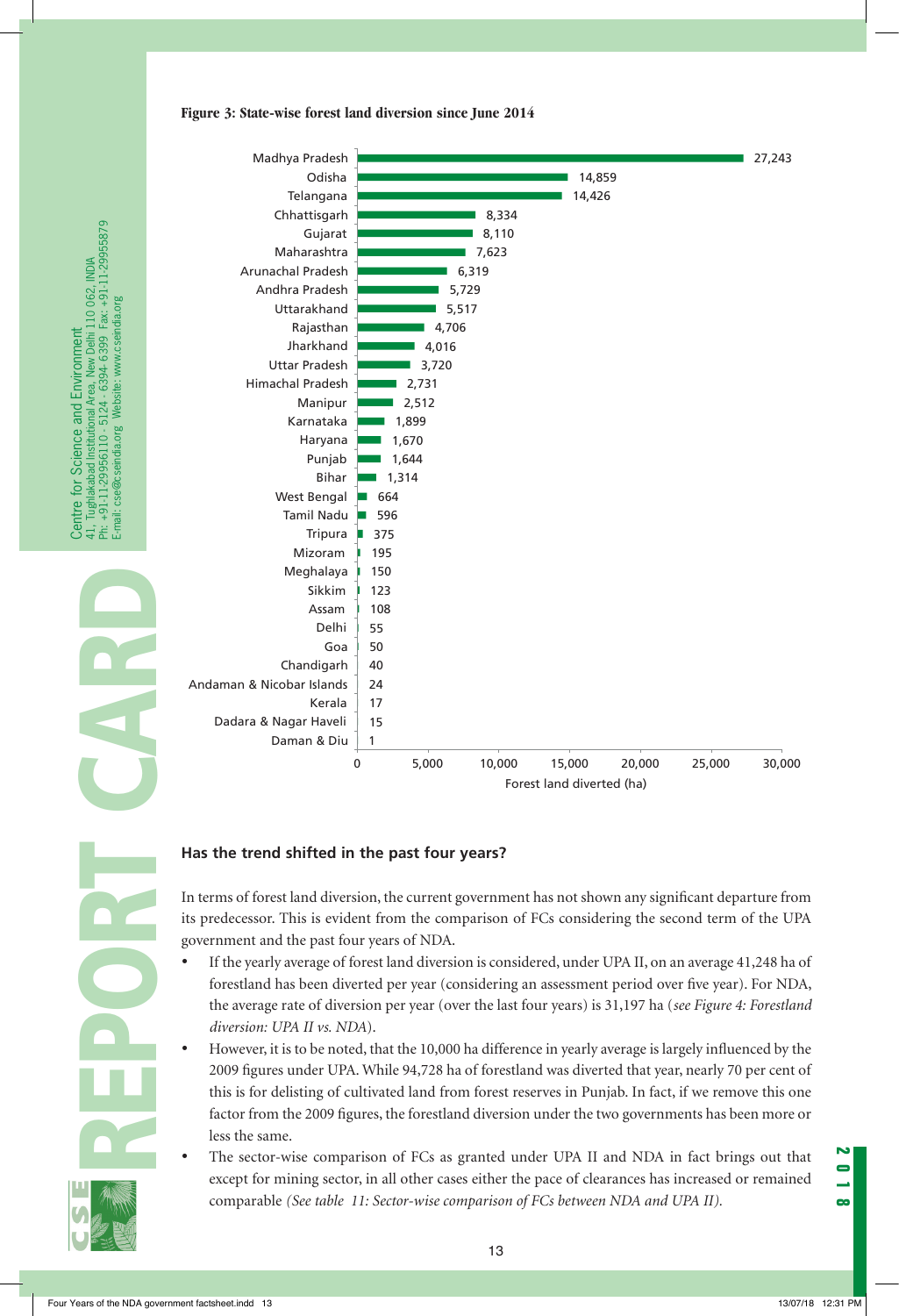However, the comparatively low figures of the mining sector under the NDA government as compared to UPA II are not because of Government's intention to limit mining. In fact, the Government's target is to boost mining which is evident from the huge number of projects that are in pipeline for auction. The low numbers can be attributed to court decisions, particularly of the Supreme Court on coal mining (when coal blocks were cancelled in 2014 observing irregularities in allocation), restrictions imposed on iron ore mining (such as capping production by SC, directing payment of fines for illegal activities etc.) .

#### **Figure 4: Forestland diversion: UPA II vs. NDA**

**(Yearly average for UPA II: period 2009 - May 2014; and NDA: June 2014- May 2018)**



#### **Table 11: Sector-wise comparison of FCs between NDA and UPA II**

|                                  | <b>NDA</b>                               |                                                  | <b>UPA II</b>                            |                                                  |
|----------------------------------|------------------------------------------|--------------------------------------------------|------------------------------------------|--------------------------------------------------|
| <b>Sectors</b>                   | Average no. of<br>clearances per<br>year | <b>Average Land</b><br>diverted per<br>year (ha) | Average no. of<br>clearances per<br>year | <b>Average Land</b><br>diverted per year<br>(ha) |
| Mining                           | 49                                       | 7,348                                            | 50                                       | 10,003                                           |
| Irrigation                       | 54                                       | 6,805                                            | 28                                       | 2,584                                            |
| Road                             | 503                                      | 4,358                                            | 210                                      | 3,377                                            |
| Others                           | 596                                      | 2,325                                            | 391                                      | 14,932                                           |
| <b>Transmission Line</b>         | 136                                      | 2,291                                            | 107                                      | 2,027                                            |
| Defense                          | 5                                        | 2,049                                            | 18                                       | 5,186                                            |
| Hydro-power                      | 14                                       | 1,591                                            | 13                                       | 1,374                                            |
| Thermal                          | 3                                        | 1,260                                            | 4                                        | 341                                              |
| Railway                          | 27                                       | 1,046                                            | 10                                       | 351                                              |
| <b>Forest Village Conversion</b> | 4                                        | 545                                              | $\mathbf 0$                              | $\mathbf{0}$                                     |
| Industry                         | 21                                       | 463                                              | $\overline{2}$                           | 9                                                |
| <b>Borehole Prospecting</b>      | $\overline{7}$                           | 447                                              | $\mathbf 0$                              | 1                                                |
| <b>Wind Power</b>                | 6                                        | 299                                              | 6                                        | 420                                              |
| Drinking Water                   | 53                                       | 171                                              | 12                                       | 248                                              |
| Rehabilitation                   | $\overline{2}$                           | 143                                              | $\overline{2}$                           | 283                                              |
| School                           | 11                                       | 19                                               | $\overline{2}$                           | 6                                                |
| Quarrying                        | 4                                        | 14                                               | $\mathbf{0}$                             | $\mathbf{0}$                                     |
| <b>Village Electricity</b>       | 12                                       | 13                                               | $\overline{2}$                           | $\overline{3}$                                   |
| Dispensary/hospital              | 3                                        | 11                                               | 1                                        | $\overline{2}$                                   |
| Approach Access                  | 6                                        | $\mathbf 0$                                      | $\mathbf 0$                              | $\mathbf{0}$                                     |
| Encroachments                    | $\mathbf 0$                              | $\mathbf 0$                                      | $\mathbf 0$                              | 101                                              |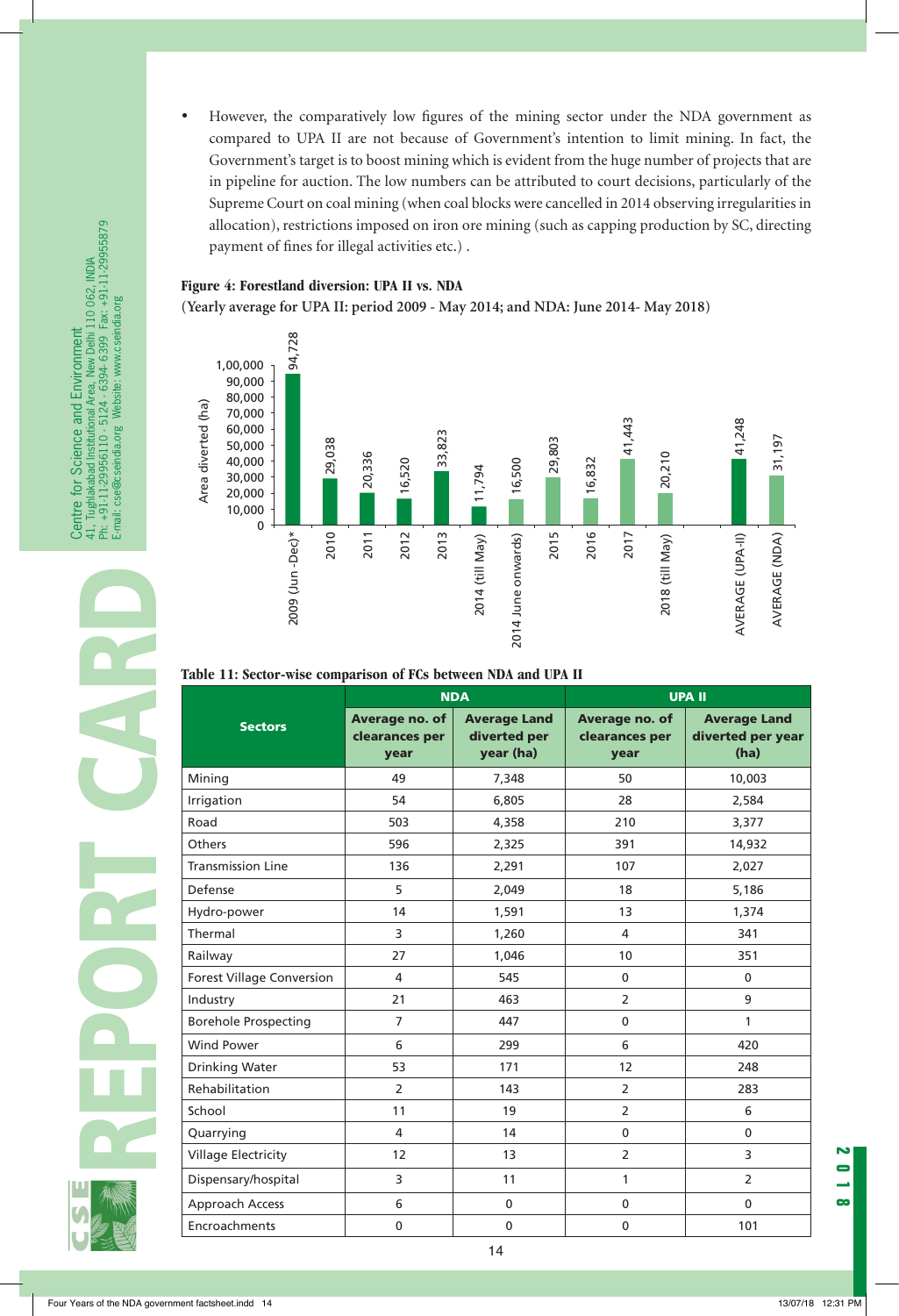#### **B. Policy measures adopted to expedite and ease FCs**

The MoEF&CC has proposed certain regulatory changes and policy actions with respect to FC to expedite and ease the clearance process. This has been done primarily through four measures-

- a. Decentralization of FCs for linear projects
- b. Dilution of assessment process, clearance requirement and compliance
- c. Creating "opportunities" for project proponents while sidelining communities
- d. Easing requirements for compensatory afforestation

#### **a. Decentralization of FCs for linear projects**

In October 2014, the Government amended the Forest (Conservation) Rules (2003) to decentralize the FC process. The Regional Empowered Committees (REC) constituted at each Regional Office of the MoEF&CC were empowered to grant clearances to all linear projects such as road, canal, transmission lines, pipelines etc., irrespective of the forestland involved.

However, no simultaneous measure was taken to build capacity of these authorities which has remained a long-standing concern.

The move to fast track such linear projects is also reflected in the high number of clearances for these in the last four years. Nearly 2,663 projects have been cleared combining roads, transmission lines and railways, accounting for 25 per cent of the total 1.2 lakh ha forestland diversion.

#### **b. Dilution of assessment process, clearance requirement and compliance**

MoEF&CC over the past years has issued a slew of guidelines, directives and clarifications to revise FC requirements. Just between July 2014 and May 2018, at least 100 such documents have been given out. However, most of these do little to improve the FC process. Instead of insisting on comprehensive assessment and enforcing implementation of the FC Act (1980) in its true spirit, these are largely geared towards simplifying the FC process in favor of project proponent and fast track clearances. Also many of them are just building on clarifications of previously issued documents, which also shows the 'piecemeal approach' of the Government, when it comes to dealing with important issues such as forestland diversion and conservation.

The weakening of the FC process has primarily been brought about by two ways-

- i. Relaxing requirements for clearances/permits
- ii. Diluting the assessment process

#### **i. Relaxing requirements for clearances/permits**

This has been primarily done for linear projects and certain activities related to the mining sector. Some of the key measures are as follows-

#### **For linear projects-**

On August 8, 2014, the MoEF&CC issued guidelines stating that for cutting tress and commencement of work involving linear projects (such as roads, railways, transmission lines), the in- principle approval can be "deemed" as the "working" permission, as long as all compensatory levies have been realized from the project proponents. Forest official not below the DFO level will issue such permission.

The Government later (on August 28, 2015) clarified that the validity of such deemed permission is for one year, and it can be extended subject to submission of "reasonable" progress with compliance conditions by the project proponent.

REPORT CARD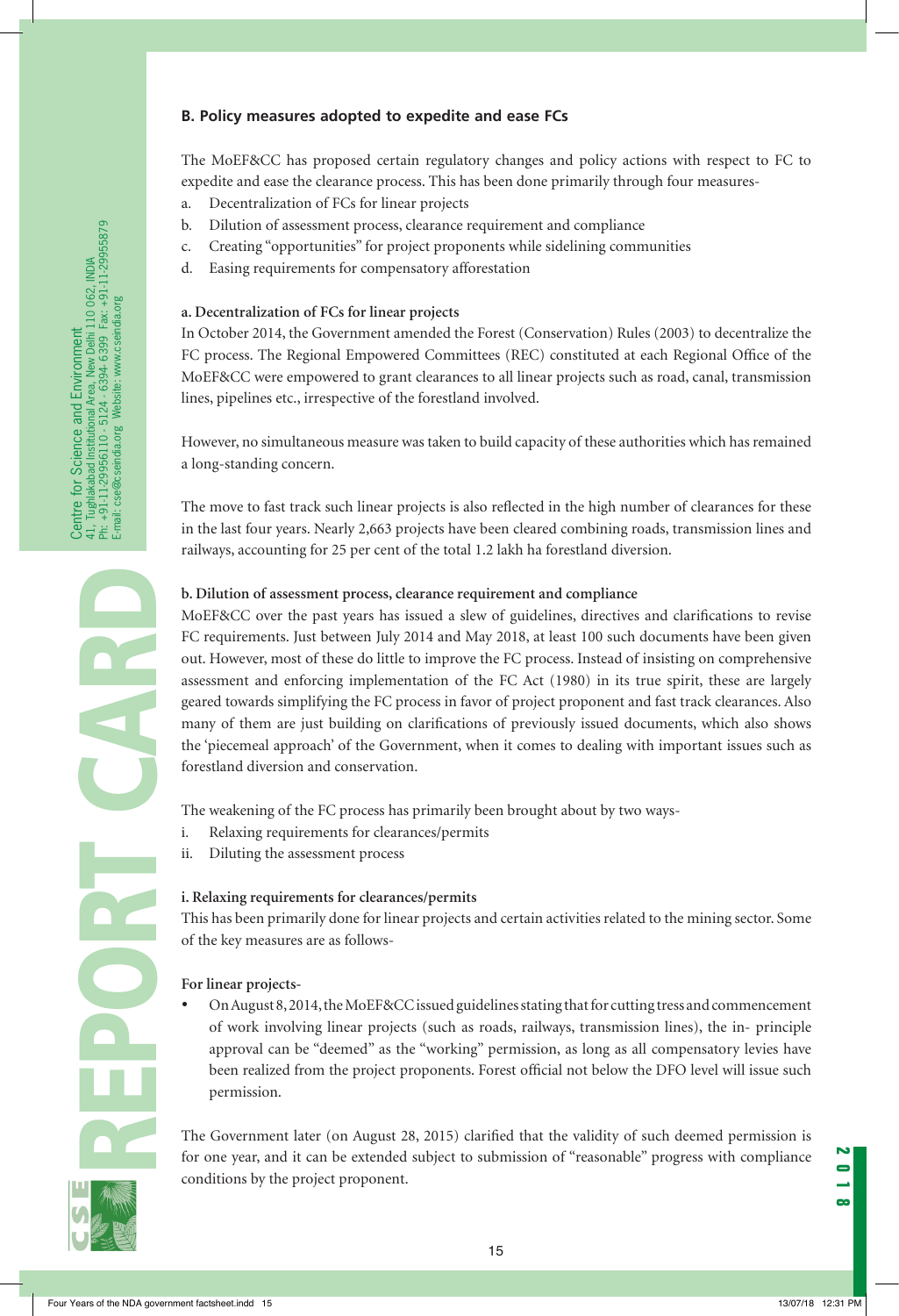While a "deemed" working permission is problematic in itself, as it can give rise to a 'fait accompli' situation, adding to it vague provisions such as 'reasonable' progress makes compliance also extremely weak.

In fact, the relaxation in compliance has not just been limited to linear projects. On October 7, 2014, the Centre had recommended that state governments will not recommend compliance conditions which are "beyond the control" of the user agency, almost leaving compliance at the 'will' of the developers.

#### **For mining sector-**

On November 10, 2015, guidelines were issued saying that if a mining lease involves forest and non-forest land, work can start on the non-forest land once Stage 1 approval has been obtained for the forestland in the mining lease. This was particularly targeted towards coalblocks having both forest and non-forestland.

Earlier project involved both forest and non-forestland, no work could start even on non-forestland until all clearances were obtained.

There has also been sustained pressure on the MoEF&CC to exempt FC requirement for stages of prospecting of mineral ores in forestlands. While complete exemption has not been provided, the Union ministry has been steadily relaxing the clearance requirements for such activity *(See table 12: Relaxation of FC requirement for mineral prospecting).*

#### **Others-**

On October 7, 2014, development projects such as transmission lines, hydroelectric projects, seismic surveys, exploration for oil drilling, mining etc. were exempted from obtaining an FC to do "survey and investigation" inside Protected Areas (PA).

#### **Table 12: Relaxation of FC requirement for mineral prospecting**

| <b>Date</b>    | <b>Relaxation provided</b>                                                                                                                                                                                                                                                                                                                                                                                        |
|----------------|-------------------------------------------------------------------------------------------------------------------------------------------------------------------------------------------------------------------------------------------------------------------------------------------------------------------------------------------------------------------------------------------------------------------|
| 4 July<br>2014 | The following changes were made to the existing FC process for prospecting minerals:<br>i. Complete exemption from compliance under the Forest Rights Act 2006<br>ii. Site inspection not required if proposed area for drilling holes is less than 100 ha<br>iii. For temporary change in land use from the activity, NPV payments not required                                                                  |
| 9 May<br>2018  | Prior permission of Central government will not be required in the following cases of<br>prospecting minerals:<br>i) If crown density of forest (excluding PA) is less than 40 per cent;<br>ii) For drilling up to 20 boreholes of maximum 8" diameter per sq.km in case of minerals such<br>as coal, lignite;<br>iii) For drilling up to 16 boreholes of maximum 6.6" diameter per sq. km for non-metallic ores. |

## **ii. Diluting the assessment process**

Dilution of assessment has been primarily done for clearances in wildlife habitats. On August 20, 2014, guidelines were issued delinking the FC and wildlife clearance (WLC) for projects within eco sensitive zone (ESZ) boundaries. Earlier the FC was contingent upon obtaining the WLC, as in such areas protection of wildlife habitats is of prime importance.

## **c. Creating "opportunities" for project proponents while sidelining communities**

On October 7, 2014 guidelines were issued saying that the project proponent will be provided the "opportunity" to place their case before the FAC and the REC while their proposal is under review.

The move is certainly "favouritism", because while the Government considers project proponents should be given an "opportunity" to be heard, the same consideration is not shown for local communities. This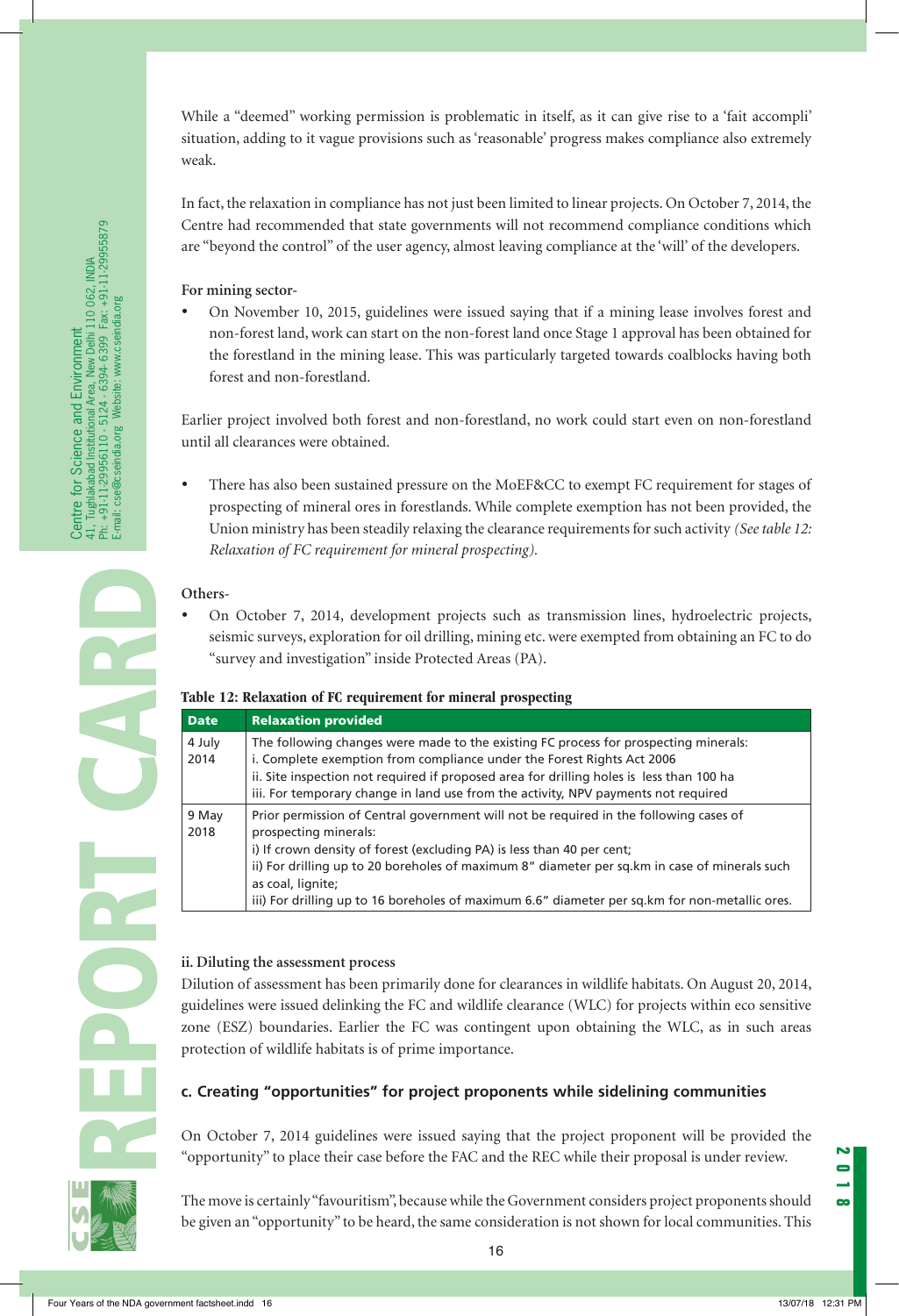is evident in the categorical dilution and poor implementation of the Forest Rights Act (2006), even after 12 years of its commencement. Problems exist with the convening of Gram Sabha without proper representation, harassment of forest dwellers, generation of manufactured and forged consents, and even cancellation of recognized forest rights, all of which have been matter of controversy.

The fact is also well recognized by the Government, though little action has happened. In a meeting between the Ministry of Tribal Affairs (MoTA) and MoEF&CC in January 2018, MoTA had insisted that FRA compliance should be ensured before stage 1 approval is given, to avoid any controversy and a fait accompli situation. While MoEF&CC agreed, it has not issued guidelines to the effect till date.

#### **d. Relaxing compensatory afforestation requirements**

The guidelines for compensatory afforestation (CA) as issued under the FC Act (1980), require projects to identify an equivalent amount of non-forest land for compensatory afforestation in lieu of forest diverted. For certain projects and only in cases of non availability of non forest land, degraded forests twice the extent of forest diverted can be identified.

However, land scarcity for CA has been problematic. Due to the non-availability of non forest land, state governments have been lobbying with the MoEF&CC to relax the non-forest land criteria and permit use of degraded forests for CA.

Responding to these, the MoEF&CC has issued a number of guidelines to relax the CA requirements. This has also come by way of creating land banks by the Government even taking up land important for subsistence of communities *(See table 13: Relaxation of compensatory afforestation requirements)*.

#### **Table 13: Relaxation of compensatory afforestation requirements**

| <b>Date</b>         | <b>Relaxation provided</b>                                                                                                                                                                                                                                                                                                                                                                                                                        |
|---------------------|---------------------------------------------------------------------------------------------------------------------------------------------------------------------------------------------------------------------------------------------------------------------------------------------------------------------------------------------------------------------------------------------------------------------------------------------------|
| July 11,<br>2014    | All transmission line projects can carry out compensatory afforestation on degraded forests<br>instead of non forest land. Earlier, the exemption was only for projects up to 220 KV.                                                                                                                                                                                                                                                             |
| August 8,<br>2014   | Creating land bank for CA taking up revenue lands, zudpi jungle, chhote/bade jhar ka<br>jungle, jungle jhari land, civil-soyam lands, while most of these land are important to<br>communities for their subsistence.                                                                                                                                                                                                                             |
| August 25,<br>2014  | States with more than 33 per cent of geographical area under forest cover can submit<br>certificate of non availability of non-forest land for compensatory afforestation. Earlier, only<br>states with more than 50 per cent forest cover were allowed to do so.                                                                                                                                                                                 |
| November<br>7, 2014 | The Chief Secretary of a state can take a univocal decision on whether there is no non-<br>forestland available for CA. She/he does not require any "certificate" on this from the<br>district collector and the divisional forest officer. Earlier, Chief Secretaries were required to<br>source such a joint certificate from every district before the state could get the certificate for<br>non-availability of forest land from the Centre. |
| June 22,<br>2015    | If non-forestland for compensatory afforestation is not available in the same district, it can<br>be identified anywhere else in the state nearest to the site of diversion.                                                                                                                                                                                                                                                                      |
| November<br>8, 2017 | Degraded forests with crown density less than 40 per cent, areas falling in wildlife corridors<br>and in catchment areas of important rivers, water supply schemes, etc can be included in the<br>land bank for compensatory afforestation.<br>Further, a minimum of 1000 plants per ha should be planted in non-forest land, and if not                                                                                                          |
|                     | possible this can be planted on degraded forests.                                                                                                                                                                                                                                                                                                                                                                                                 |
| January 17,<br>2018 | Small hydroelectric projects (less than 25 MW and not exceeding 5 ha) added to the list of<br>sectors allowed to carry out compensatory afforestation on degraded forests.                                                                                                                                                                                                                                                                        |

**POS** 

17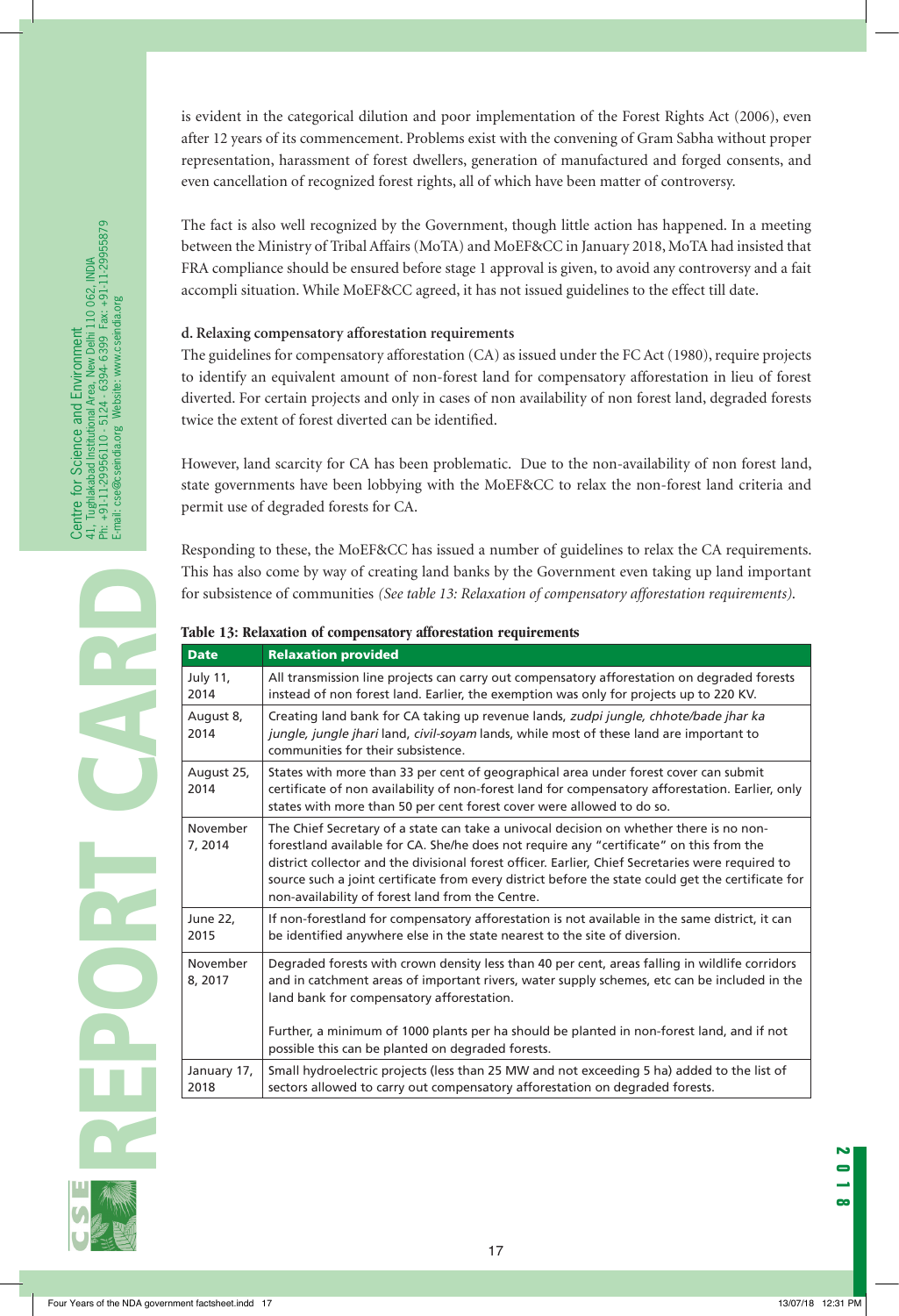# Wildlife clearance

## *With negligible rates of rejection, wildlife clearances are being allowed even in the most sensitive wildlife habitats, such as protected areas*

The process of granting wildlife clearance (WLC) involves authorities both at Centre and state levels. The Standing Committee (SC) of the National Board of Wildlife (NBWL), which is the central authority with respect to WLC, approves the proposals after they have been reviewed by the State Board of Wildlife and the state government.

The SC of NBWL was constituted by the MoEF&CC (at that time MoEF) through a notification in November 2003. The committee is chaired by the Minister of Environment, Forest and Climate Change, along with other official and non-official members including experts. The SC is supposed to meet once in three months.

#### **Key trends**

- The rate of rejection of proposals seeking WLC has been negligible. With merely about 1 per cent rejection over the past four years, it can be said that practically no proposals have been denied clearance.
- There has been an increase in the number of projects considered and recommended by the SC of NBWL in the last four years.
- Projects have been cleared by the committee despite giving arguments against it; this shows a clear contradiction between observations and decisions.
- Projects are also being cleared in Protected Areas (PA), as important as tiger reserves. The Government, in fact, has introduced the provision of "most exceptional circumstances" to allow use/ diversion of forests within PAs under the pretext of 'balancing' conservation with development. However, there is no clarity on what constitutes such "cases" and seems to be completely subjective.

## **A. Wildlife clearance facts for major development sectors**

- In the last four years (between June 2014 to May 2018), as per meeting minutes of the SC of NBWL, 519 projects have been given a nod for WLC. This has impacted at least 24,329 ha of wildlife area, both inside and outside PAs.
- The actual area impacted however would be much larger, as the minutes of meetings do not provide the area of each project under consideration.
- Madhya Pradesh has been the most affected state in terms of WLCs, where 85 project proposals have been recommended involving a minimum area of impact of 14,328 ha. *(See table 14: Statewise wildlife clearances granted under NDA regime).*
- Considering sectors, maximum approval (152 projects) has been given for road and highway projects, which also leads to fragmentation of wildlife corridors. Another key sector is mining, for which 74 projects impacting nearly 4,200 ha of wild life areas have been approved. However, the maximum impacted area is for irrigation project which is about 13,377 ha *(See table 15: Sector-wise wildlife clearances granted under NDA regime).*
- A major concern is also about the quality of evaluation. A review of the meeting minutes of the SC of NBWL suggest such as that on an average, the standing committee has been taking up more than 40 proposals per sitting. At the same time, the average number of projects cleared per meeting is 28.
- In the years 2015 and 2017, NBWL has in fact cleared as many as 135 and 148 projects respectively *(See table 16: Wildlife clearances granted by the Standing Committee of NBWL)*
- The Government has also, in some instances, ignored the observations of the expert members appointed by the NBWL before granting WLC. For instance, in the case of Ken-Betwa river interlinking project, WLC was granted even before the expert committee constituted by the NBWL had conducted site inspection of the project area.



REPORT CARD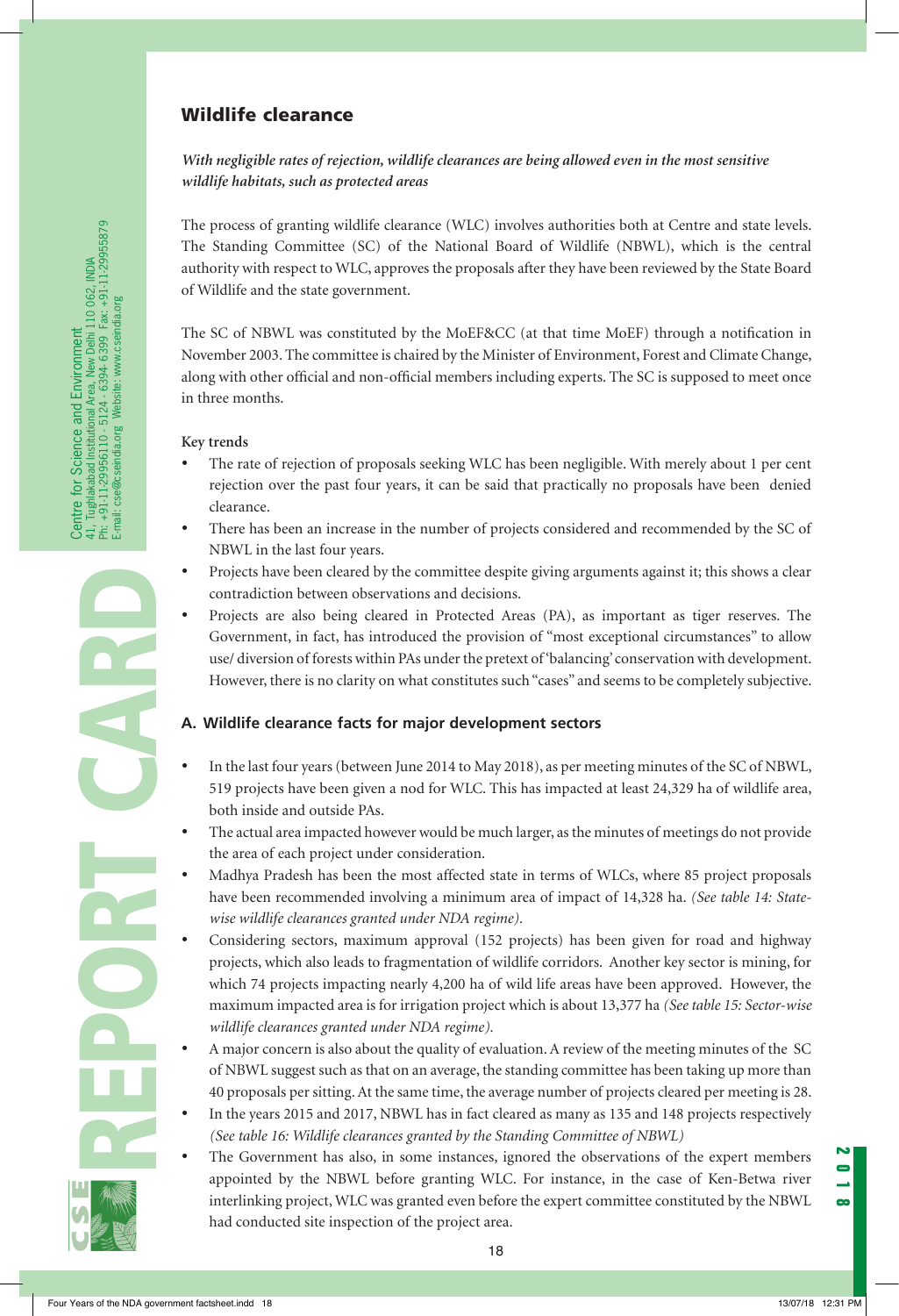**(June 2014 – May 2018)**

| <b>State</b>                 | <b>No. of proposals</b><br>recommended | Minimum area of impact (ha) |  |
|------------------------------|----------------------------------------|-----------------------------|--|
| Madhya Pradesh               | 85                                     | 14,328                      |  |
| Gujarat                      | 60                                     | 1,069                       |  |
| Uttarakhand                  | 48                                     | 805                         |  |
| Maharashtra                  | 39<br>1,114                            |                             |  |
| Rajasthan                    | 37                                     | 1,435                       |  |
| Telangana                    | 34                                     | 1,865                       |  |
| <b>Uttar Pradesh</b>         | 26                                     | 78                          |  |
| Chhattisgarh                 | 22                                     | 168                         |  |
| Haryana                      | 18                                     | 182                         |  |
| Assam                        | 13                                     | 336                         |  |
| Andhra Pradesh               | 12                                     | 168                         |  |
| <b>Himachal Pradesh</b>      | 12                                     | 55                          |  |
| Karnataka                    | 12                                     | 224                         |  |
| Sikkim                       | 11                                     | 17                          |  |
| Arunachal Pradesh            | 10                                     | 103                         |  |
| Jammu & Kashmir              | 8                                      | 102                         |  |
| <b>Bihar</b>                 | 9                                      | 137                         |  |
| Odisha                       | 9<br>716                               |                             |  |
| Jharkhand                    | 8                                      | 1,098                       |  |
| Kerala                       | 8                                      | $\mathbf{1}$                |  |
| <b>Tamil Nadu</b>            | 8                                      | 13                          |  |
| Andaman & Nicobar<br>Islands | 6                                      | 100                         |  |
| Punjab                       | 6<br><b>NA</b>                         |                             |  |
| Tripura                      | 5                                      | 27                          |  |
| Manipur                      | 4                                      | 102                         |  |
| West Bengal                  | 3                                      | 87                          |  |
| Delhi                        | $\overline{2}$                         | <b>NA</b>                   |  |
| Goa                          | $\overline{2}$                         | 0                           |  |
| Dadar and Nagar Haveli       | 1                                      | <b>NA</b>                   |  |
| Mizoram                      | $\mathbf{1}$                           | <b>NA</b>                   |  |
| <b>TOTAL</b>                 | 519                                    | 24,329                      |  |

## **B. Policy loophole**

 There exists a major policy loophole in WLC, which comes through the provision of "most exceptional circumstances". On April 10, 2015 the Government issued guidelines saying that "…*Keeping in view the fact that a balance has to be struck between development and conservation, any activity involving use or diversion of any part of a notified protected area may be considered only under most exceptional circumstances, taking mainly into account inevitability, its impending impact on the management of the Protected Area, and feasibility of mitigation* …".

However, no elaboration had been provided on what constitutes "most exceptional cases". In fact, for the majority of projects granted WLC inside PAs, the meeting minutes of SC of NBWL make no mention of the "exceptionality" of such projects.